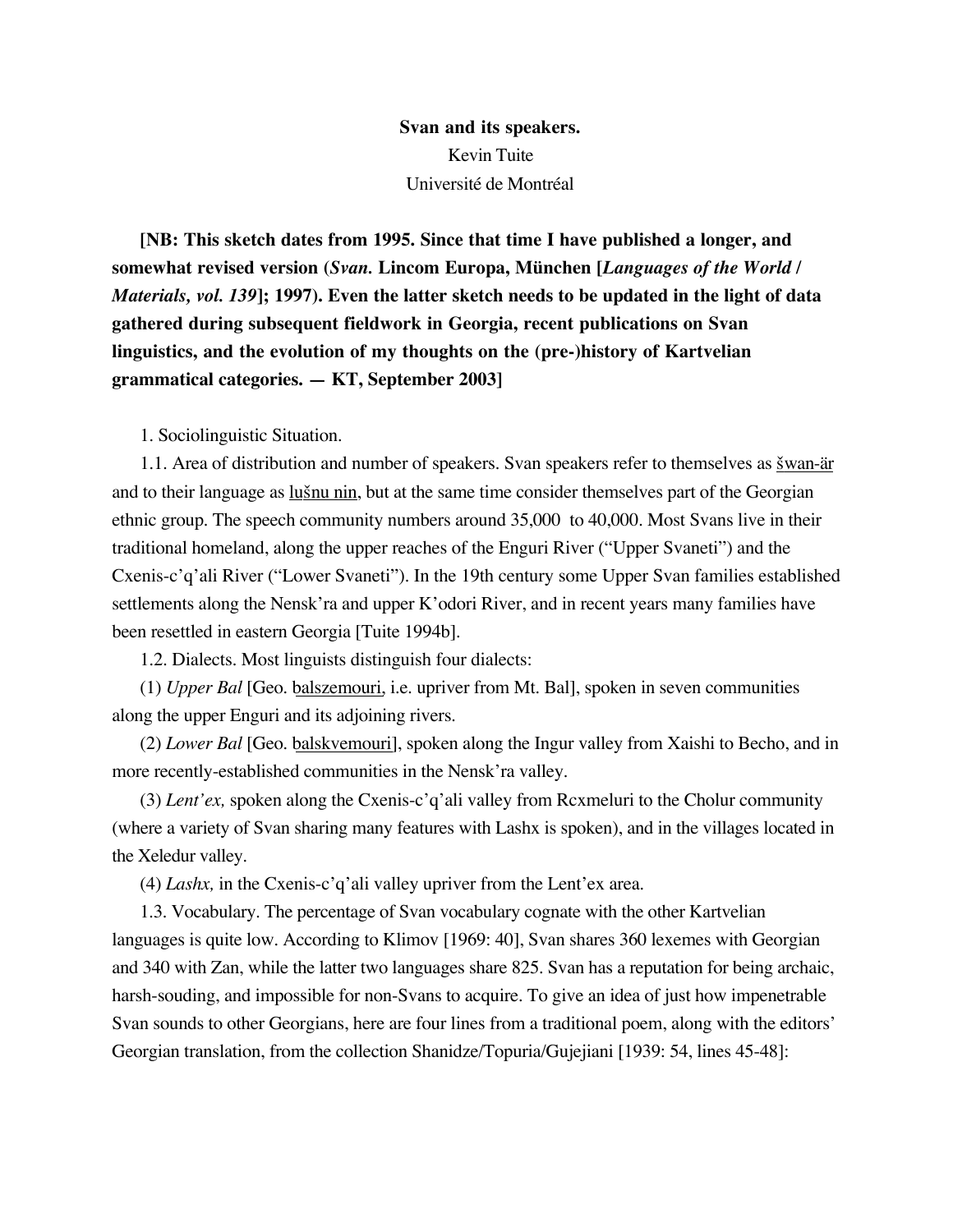*Svan text Georgian translation* cxemäd miča ži xok'ida tavisi mšvild-isari auyia, liz-ličedi č'ur xobina. svla-c'asvla dauc'q'ia. sgwebin otčäš, txum, esogän. c'in gausc'ro, tavši moekca.

*Gloss of Svan text Free translation* [bow.and.arrow:NOM his up he.has.taken 'He has taken up his bow and arrow, go-leave indeed he.has.begun He has set out. fighter man: NOM all: NOM behind he. left He left all the warriors behind, before he.managed, head:DAT, he.stood.to.them] He took the lead, he stood at their head.'

me£jäl mare mäg we£gd laxcwir, meomari k'aci q'vela uk'an dast'ova,

The vocabulary bears the traces of longstanding contacts with neighbors across the Caucasus, in particular speakers of Northwest Caucasian languages. Among the more plausible lexical parallels are a handful of terms pertaining to agriculture, which appear to be early borrowings into Svan from Circassian: zontx 'oats', cp. Kabardian zantx 'oats'; gwiz 'special-quality wheat or millet flour used for baking ritual bread on feast-days', cp. Kabardian  $g^0 a_3$  'wheat'. A handful of lexemes may have been borrowed from Northeast Caucasian, especially Chechen-Ingush: däl (name of the goddess of game animals and the hunt), cp. Ingush däla 'god'; dam 'wheat flour', cp. Chechen dama 'flour' [Fähnrich 1988].

1.4. Viability. Up to the 19th century, many Svans were monolingual, although the local nobility, those living near other speech communities, and men engaged in commerce or working as migrant laborers would know Georgian, Mingrelian or Balkarian. Almost all adult speakers of Svan can now read and write Georgian, and many, especially those who received a higher education or who did military service during the Soviet period, have a good knowledge of Russian. In recent times one notices signs of decreasing use of Svan by children in favor of Georgian, especially in the larger villages and in families living outside of Svaneti.

1.5. Literary status; alphabets used. Svan is not a written language. Most examples of written Svan are contained in linguistic and ethnographic textual collections, that is, they are examples of oral literature reduced to writing by specialists. Some early examples employ a modified Cyrillic script similar to the Abkhaz alphabet; more recent texts are written in Georgian characters, usually with diacritics to represent long and umlauted vowels.

# 2. Phonology.

2.1. Consonants and vowels. The inventory of consonant phonemes is essentially the same as that of Classical Georgian (i.e. all of the consonants of Modern Georgian plus /y/ and /q/). Svan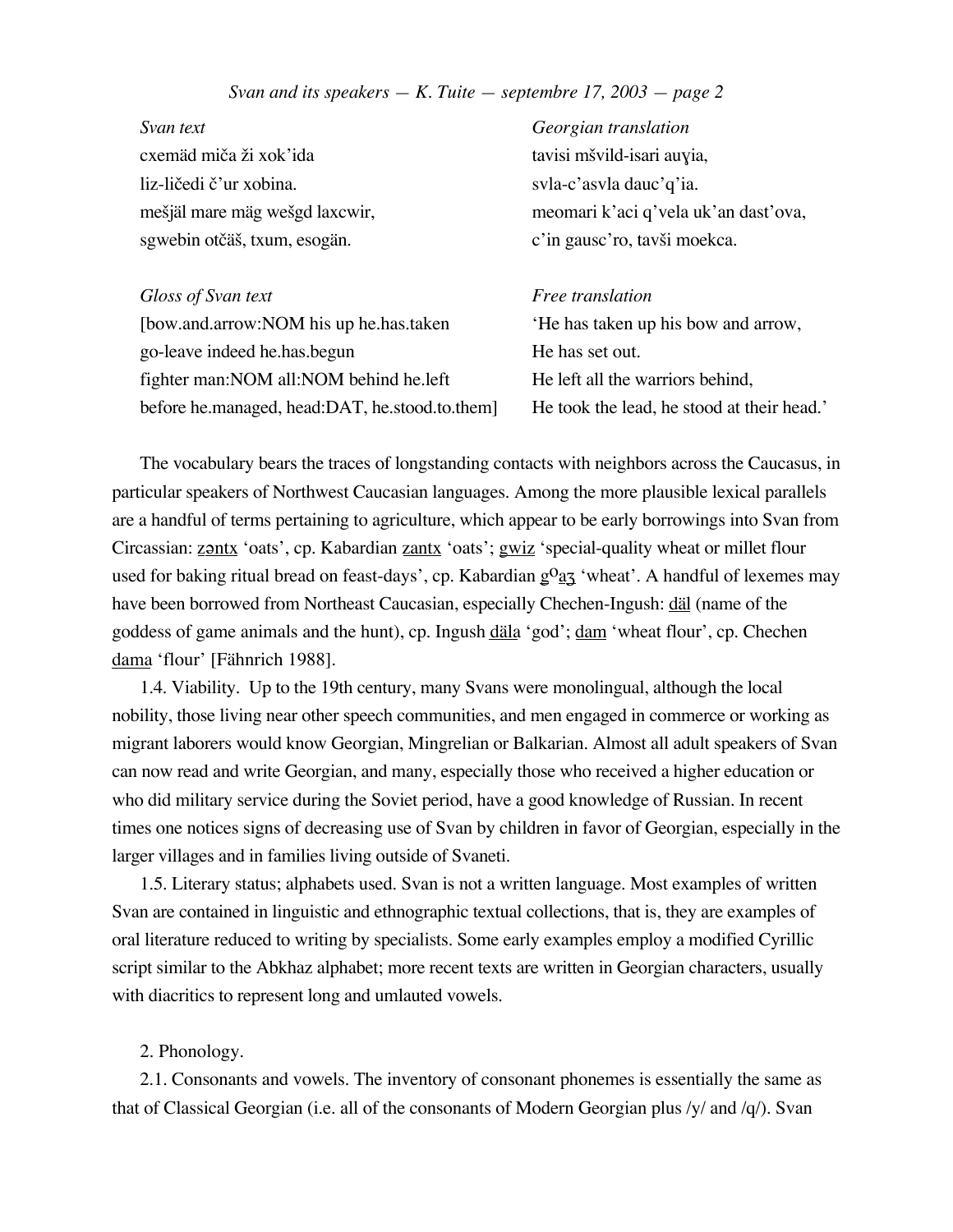lacks /v/ as a distinct phoneme, but it has /w/. Zhghent'i [1949: 141-148] reports having detected a distinct voiced uvular phoneme /G/, in a couple of dozen lexemes (many of them expressive); e.g. Geh (name of edible alpine plant),  $\frac{2}{3}$ Gwläp' 'sound of someone walking in slush'. None of the speakers I consulted produced such a consonant.

The vowel inventories of the Svan dialects differ from each other and from Georgian. Phonemically long vowels occur in the Upper Bal and Lashx dialects, although the number of minimal pairs distinguished by length is not large (ma:re 'man' vs. mare 'but', and some verb forms: lä-x-q'ah-**än** [PV-O3-kiss-Pass.AOR.S1/2sg] 'you:sg kissed sb' vs. lä-x-q'ah-**ä:n** [PV-O3-kiss-Pass.AOR.S3/pl] 'sb kissed sb'). The Lent'ex and Lower Bal dialects no longer have long vowels, although evidence from morphophonemics attests to their existence in Proto-Svan. Other vowel phonemes occuring in Svan but not Georgian are the back unrounded mid-high vowel  $\alpha$  (usually transcribed as a schwa, but sounding more like [u] or [ $\gamma$ ]), the low front /ä/, and the front rounded vowels /ö/ and /ü/. These latter are often realized as the diphthongs /we/ and /wi/, respectively. Upper Bal has the full set of nine vowels:  $/a$ , e, i, o, u,  $a$ , ä, ö, ü $\ell$ , as well as their long correlates, for a total of 18 phonemes; Lower Bal and Lent'ex have the same nine vowels without a length distinction; and Lashx has the first  $\sin$  — all but the umlauts — both short and long, for a total of twelve.

2.2. Phonotactics. Svan imposes far stricter limitations on the combinations of consonants allowed word-initially than does Georgian [Zhghent'i 1949: 189-194]. In essence, these are limited to clusters phonotactically functioning as single consonants (i.e. harmonic clusters, e.g. **tx**e:re 'wolf',  $\underline{\mathbf{c}}^{\prime} \mathbf{q}'$  int' 'boy'; clusters of consonant +/w/), or historically derived from them ( $\underline{\underline{\text{d}}}\underline{\text{d}}$ 'mouse' < Pr-Krtv \*tagw-). Other initial clusters, whatever their source, are broken up by epenthetic (k'aravät' < Russ. krovat' 'bed'), or prosthetic vowels (aq'ba 'cheek, jaw', cp. Geo  $q'ba$ ). The 1st-exclusive and 2nd person subject prefixes  $xw$ - and  $x$ - are deleted before initial consonants, with metathesis of the /w/  $({xw-t'ix-e} > t'wixe' I$  return it'; cp.  ${xw-i-t'ix-e}$ xwit'xe 'I return it for myself'), and an epenthetic schwa is interposed after other person markers  $({m-t'ix-e}) > mgt'xe 'sb returns me').$ 

Conversely, Svan tolerates daunting final clusters, of a sort never seen in Georgian: axeqwsg 'you stole up on sb', xosgwž 'I ordered sb'. Zhghent'i [loc. cit.] attributes this to a specifically Svan tendency toward weakening and loss of vowels in word-final syllables.

2.3. Prosodic features.

2.3.1. Vowel length. While distinctly long vowels can be confidently reconstructed for Proto-Svan, it is not at all clear whether they in turn reflect a quantitative opposition in Proto-Kartvelian [Gamq'relidze/Mach'avariani 1965]. Many long vowels represent innovations, due to: (a) contraction of two adjacent vowels in underlying structure; (b) compensatory lengthening (e.g. PKrt \* $\check{c}$ 'am- 'eat' > Geo. - $\check{c}$ 'am, Sv. -e:m- [Klimov 1964: 22]); (c) phonological context, especially a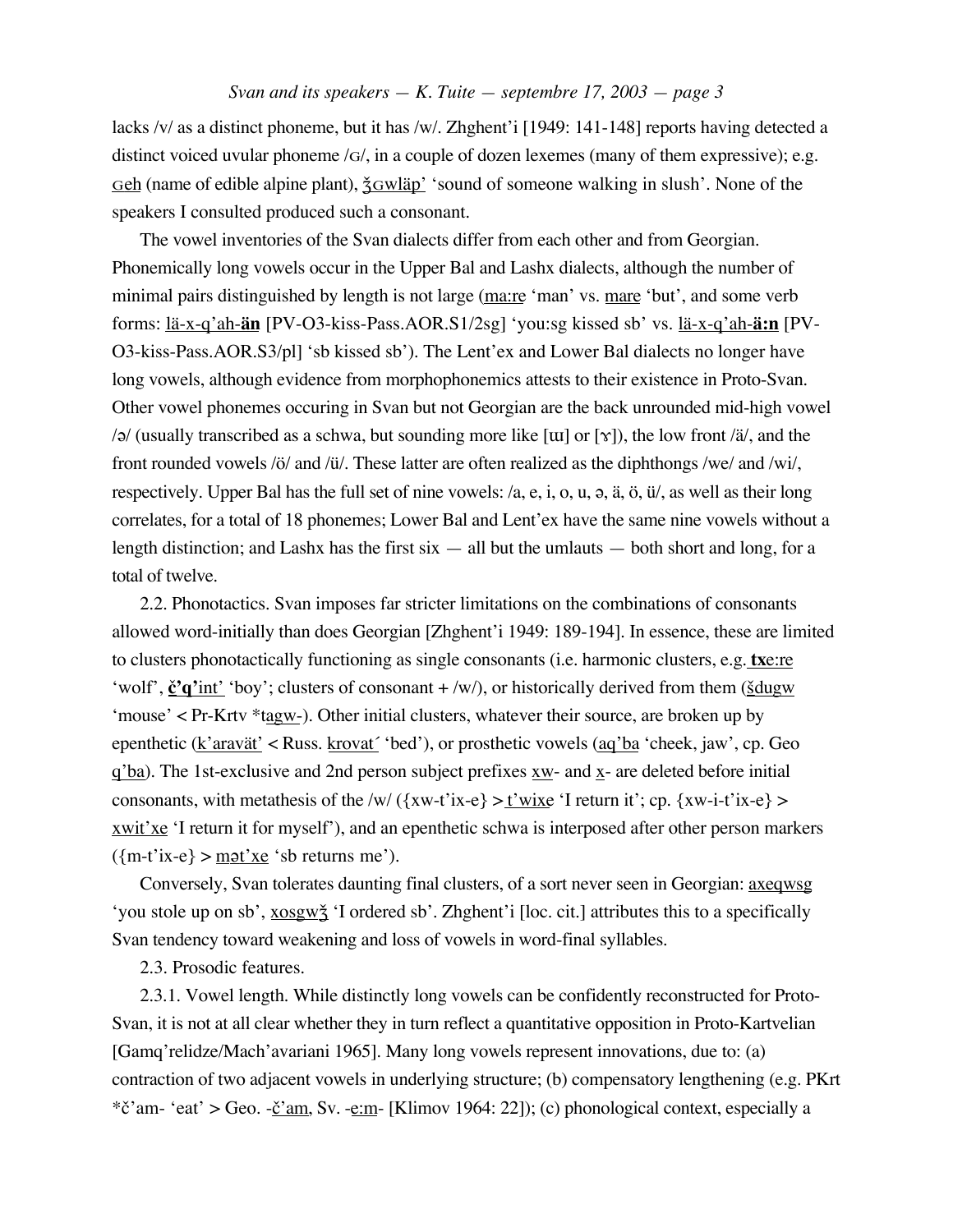following sonant. Short vowels in nominal stems occasionally lengthen when the same stem is used to form a verb ( $\check{c}$ x $\check{c}$ t' 'pebble' > li- $\check{c}$ x $\check{c}$ -al 'children's game played with pebbles' [Ch'umburidze 1981]), which may have something to do with accentuation. A large number of suffixes contain long vowels, e.g. the diminutives -i:l and -o:l, the verbal pluralizers -<u>ä:l</u>/-i-e:l, etc. At the same time, many stems with length in both Upper Bal and Lashx resist any such explanation: mu:kw 'smile', le:t 'night'. There is no limit on the number of long vowels per word, e.g.: kä:di: $q$ a:lä:n {ka-ad-iiƒ-a:l-a:n} [PV-PV-Sub.V-undress-VPL-Pass.AOR.S3/pl] 'sb got undressed' [Shanidze/Topuria 1939: 204].

2.3.2. Accent. Svan morphophonemics bespeak the presence, at some stage of the language's history, of a strong, mobile accent. The patterns of reduction and vowel quantity in the aorist stems of athematic verbs, for example, reflect a shift of the accent from the root to the prefix. The effect is especially pronounced in the Upper Bal dialect (accentuated syllables in bold-face):

(i) ablauting verbs: vowel-lengthening in preverb  $I_a$ - and deletion of stem vowel in S1/2sg. S2sg:  $\{l_a - x - e^{-t} e^{-t} \geq 1$  a:xet'x 'you came back for sb/sthg' S3sg: {la-x-e-**'t'äx**} > läxt'äx

(ii) non-ablauting athematic verbs with long root vowels: shortening of root vowel in S1/2sg. S2sg:  $\{\text{''la-x-o-t'u:}\} > \text{lox't'u' you called to sb'}$ S3sg: {la-x-o-**'t'u:l**-e} > loxt'ü:l

2.4. Morphophonemics. At first glance, Svan seems rather like an agglutinative language that had been left out in the sun too long: the individual morphemes, so easy to segment out in Georgian, here seem to have fused inextricably together, or been bleached away without a trace. A closer look, and a measure of time and patience, will show that much of the surface confusion is due to the combined agency of a handful of morphophonemic and phonotactic principles.

2.4.1. Reduction. In all dialects save Lent'ex, every even-numbered vowel (except the final one) of a word is liable to syncope or reduction [Nik'olaishvili 1984].

(a) /o/ and /u/ reduce to /w/; /i/ and /e/ undergo complete syncopation, but can cause umlaut of the preceding vowel (see below); /a/, /ä/ and /ə/ disappear without a trace ( $\{\text{näboz-äš}\} > \text{näbwzäš}$ 'evening-GEN'; {x-a-c'**e**d-un-**i**-da} > xäc'dünda 'sb longed to see sb/sth').

(b) Should reduction occur in the context /CVSC/  $[S = \text{sonant}]$ , a schwa is inserted ({la $pindix$  >  $l$ <sub>2</sub>  $p$   $pondix$  'having bullets').

(c) Long vowels do not undergo reduction. In Lower Bal, which lacks phonemic length, those vowels which correspond to long vowels in Upper Bal and Lashx are likewise immune to reduction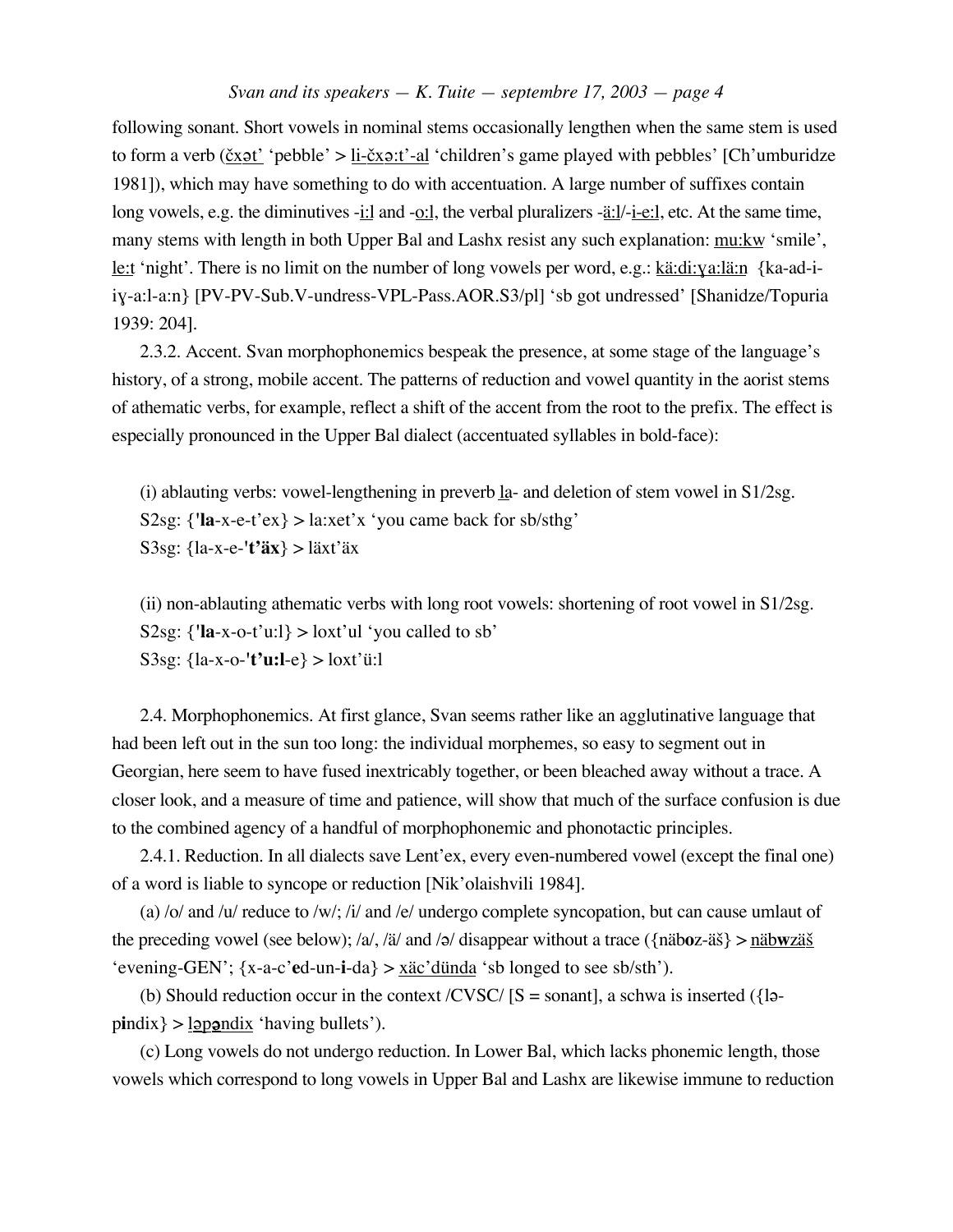(Cp.  ${a-k'ar-e} > UB/LB ak're 'sb opens sthg' vs. {a-max-e} > UB amar, LB amare 'sb$ prepares sthg'). This indicates that Lower Bal too once had long vowels.

In Lent'ex, the vowels /i/ and /u/ can undergo reduction, but only in the penultimate syllable: {aqän-in-e} > Lshx <u>a-qän-n-e</u>, UB/LB <u>a-qn-in-e</u> 'sb will be ploughing' [Ch'umburidze 1953]; {x-aj-esk'-un-e} > Lshx xäjesk'wne, cp. UB xäjä:sgune 'sb will make sb take sthg away' [Topuria 1967: 234].

2.4.2. Assimilation. Svan has two types of assimilation referred to as "umlaut" in the literature: (a) fronting of  $/a$ ,  $/o$ ,  $/u$  and  $/a$  under the influence of an  $i/$  or  $/e/$  in the following syllable (palatal umlaut); (b) lowering of /i/ and /e/ to /ä/ or /a/ by assimilation to a following /a/ or /w/ (nonpalatal umlaut [Kaldani 1969]). Palatal umlaut has left its traces in all four dialects, with Lashx being less affected than the others. The palatal umlaut rules boil down to the following hierarchies, with different subdialects observing different cut-off points, at different historical stages (>> = 'more than'):

(i) Susceptibility to umlaut:  $\frac{\Delta}{>}$  >>  $\frac{\Delta}{>}$  /u/; short vowels >> long; root vowels >> affixal.

(ii) Likelihood to trigger umlaut:  $\frac{i}{2}$  >>  $\frac{j}{2}$  /a, reduced vowel >> unreduced; short vowel >> long; underlying /i/, /e/  $>>$  /i/, /e/ as output from umlaut or ablaut (e.g. /i/ from /ü/  $>$  /wi/).

The effects of both types of umlaut can be illustrated by comparing loanwords from Georgian to their source: (a)  $g\ddot{\sigma}'/gw\ddot{\sigma}'$  < Geo.  $g\ddot{\sigma}'i$  suckling pig'; (b) UB satatwr, LB satetwr < Geo. satitur- 'thimble'.

2.4.3. Metathesis. Another feature that spreads is labialization, as when a 1st-person subject marker appears directly before the root. In some instances the metathesized labial feature attaches to the root-initial consonant, in other cases the vowel is rounded: e.g. UB  $\{xw-re:ka\} > rwe:ka$ , rö:ka; cp. Lashx lo:kwar 'I said'; in the Laxamulan variety of Lower Bal, the /w/ migrates all the way to the **second** consonant of the root:  $\{xw-rekar\} > \text{rekwar 'I said'.}$  The direction of spread also varies:  $\{a-xw-t' \infty\}$  > UB/LB/Lshx <u>ot' $\alpha x$ </u>, Lntx <u>at'ux</u> 'I returned it'.

Both metathesis and umlaut play a part in the complex transformations undergone by the preradical segments in the verbal complex. The output varies considerably from one area to another, notably in Lent'ex: e.g. {ad-xw-a-kač-en} > Lshx. ot-ka<u>čen</u>, Lntx atwa-kačen 'I had been cut for sb' [Topuria 1967: 175].

2.4.4. Dissimilation. Suffixes containing /r/ are prone to dissimilation to /l/ if the root already contains an /r/. Dissimilation is especially common in Lower Svan, whereas in Upper Svan words with /r/'s in successive syllables are tolerated; cp. {pur-är} > UB purär, Lntx puräl 'cows' [Zhghent'i 1949: 164].

2.4.5. Ablaut. Ablaut is restricted to one class of Svan verbs, which account for roughly 15% of the verb stems listed in Gudjedjiani & Palmaitis [1985]. They show the following vocalic alternations: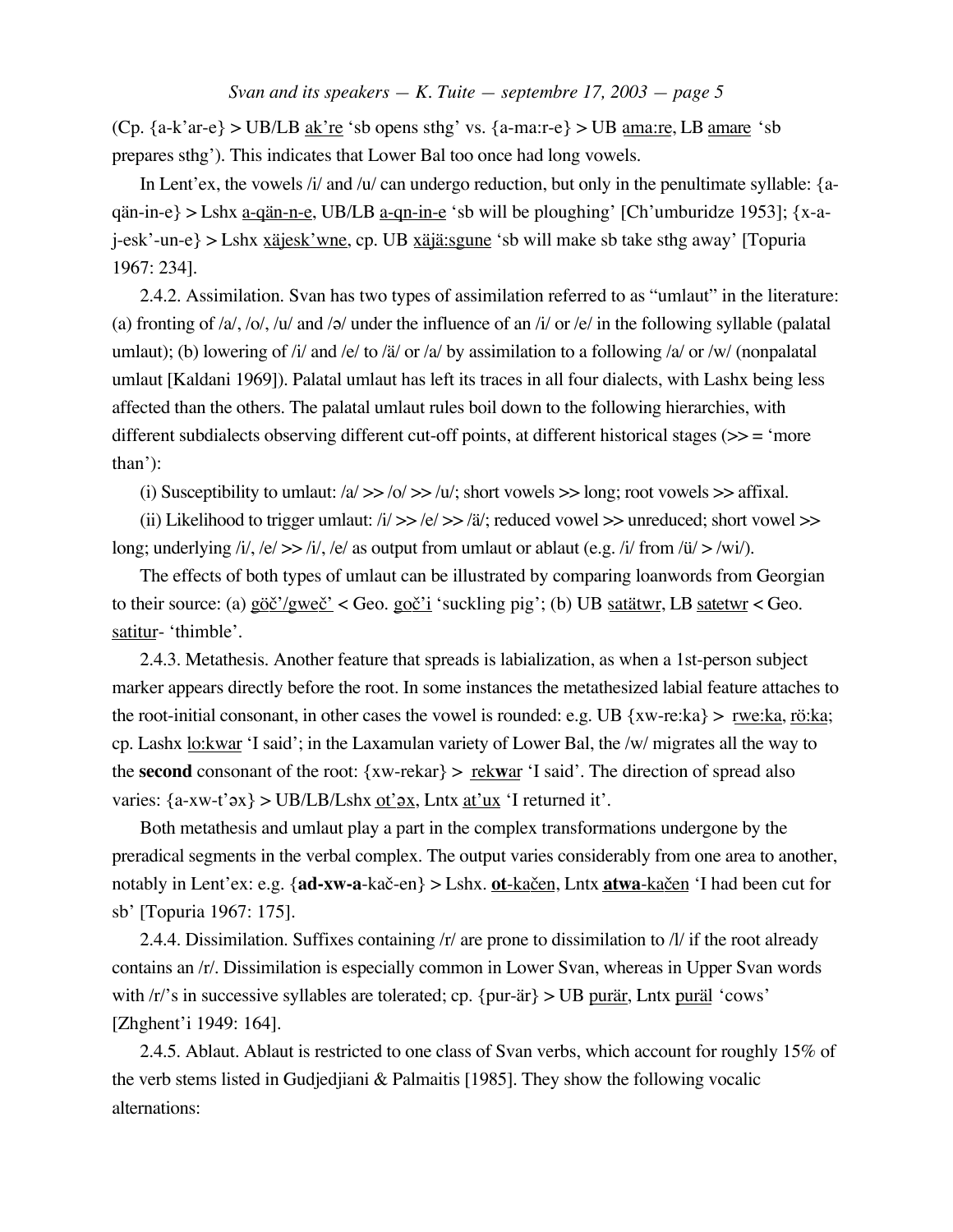(i) transitive present stem: UB  $\frac{dig}{eg}$ , Lshx  $\frac{dog}{eg}$  'sb extinguishes sthg'

(ii) dynamic intransitive present stem: deg-en-i 'sthg [fire, candle] goes out, burns out'

(iii) passive intransitive present stem:  $i$ -di:g-i 'sthg is extinguished (by sb)'

(iv) transitive  $S1/2sg$  aorist stem:  $a-xw-dgg$  'I extinguished sthg'

(v) transitive S3/pl aorist stem: a-dig 'sb extinguished sthg'

(vi) intransitive S1/2sg aorist stem: a-xw-deg 'I burnt out'

(vii) intransitive S3/pl aorist stem: UB däg, Lshx dag 'sthg went out, burnt out'

Note that in the aorist (also the imperfect), verbs employ distinct stems for the 1st and 2nd person singular subject (S1/2sg stem) vs. the 3rd singular and all plural forms (S3/pl). This is an important difference from the pattern observed in Georgian ablauting verbs, where the 1st and 2nd person forms in both numbers have a different stem from the 3rd person singular and plural (see the paradigms in 2.3.2 above).

The lengthened-grade passive stem (iii), i-di:g-i 'sthg is extinguished (**by sb**)', is semantically distinct from the dynamic intransitive stem, in that it implies an underlying agent. The same stem is employed to form the Series III screeves (see below) of the transitive verb, e.g.  $\check{g}'$  of int'-s lemesg xo-**di:g**-a [boy-DAT fire:NOM O3-Obj.V-extinguish-PERF] 'the boy has put out the fire'. As in Georgian, transitive verbs undergo inversion in Series III, with the agent NP in the surface grammatical role of indirect object. The fundamental sense of the i:-grade might be something like "underlying transitive transformed into surface intransitive" (note that i:-grade also occurs in the past and negative particples of ablauting verbs [3.2.10]).

3. Inflectional morphology.

3.1. Substantives. Svan substantives are inflected for case and number. The degree of allomorphy is far greater than in Georgian or Zan [Oniani 1989].

3.1.1. Nouns. Palmaitis & Gudjedjiani [1986] distinguish eight declension classes, of which shown below:

|            |                                 | Ш                                          |                             |
|------------|---------------------------------|--------------------------------------------|-----------------------------|
|            | $NOM$ ala 'this'                | $maxre <$ *ma:ra-i                         | $txwin <$ * $txum-i$ 'head' |
| DAT        | am-i-s, ala-s, am-an            | $max: -a$ 'man'                            | $txum <$ * $txum$ - $w$     |
|            | $INST$ am-n-oš $\lt^*$ am-na-wš | $ma: r-o\check{s} \lt^* ma: ra-w\check{s}$ | $txum-\v s w$               |
| <b>ADV</b> | am-n-är-d                       | ma:r-a-d                                   | txum-d                      |
| ERG        | $am-n-e:m-[d]$                  | ma:r-e:m                                   | txum-em                     |
| <b>GEN</b> | am-n-e:m-iš, am-ša, am-iš       | $ma:r-e:m-i\tilde{s}$                      | txum-em, txum-m-eš          |

#### Some Svan declension classes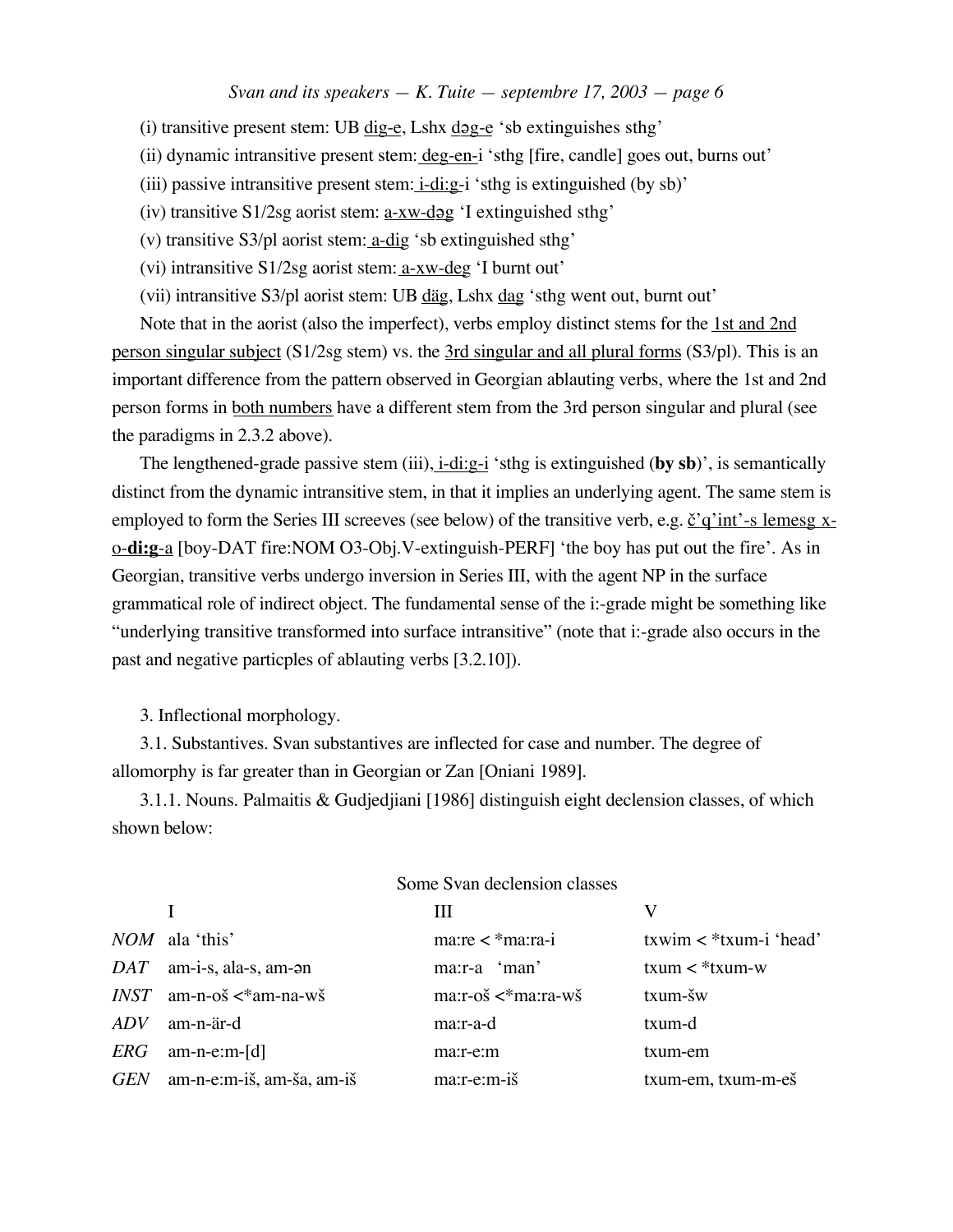|            | VП                                  | VIII [all plurals]  |
|------------|-------------------------------------|---------------------|
|            | <i>NOM</i> kor 'house' $\lt^*$ kora | txum-är 'heads'     |
|            | $DATA$ kor-[a]-s                    | txum-är-s           |
|            | $INST$ kor-šw                       | txum-är-šw          |
|            | $ADV$ kor-[a]-d                     | txum-är-d           |
|            | $ERG$ kor-[a]-d                     | txum-är-d           |
| <b>GEN</b> | kor-äš < *kora-iš                   | $txum-r-e\check{s}$ |

Comments concerning some of the cases:

(a) Nominative. In declensions III-V a now-lost vocalic suffix fronted the final stem vowel of the NOM. The vowel /i/, corresponding to the Georgian NOM suffix, would be a perfect candidate; however, some linguists argue that it may have been  $*_-e$ , on the basis of what appears to be an  $-e$ NOM occuring sporadically in poetry, especially in the plural: top-ar-e [rifle-PL-NOM?] (mod. Sv. top-är) [Chant'ladze 1973].

In those nouns with the same stem in all cases (e.g. declensions VII and VIII), we have to do with either (i) generalization of the NOM stem to the oblique cases; (ii) originally vowel-final stems, as shown by genitives in - $\underline{a}\underline{\xi}$  (< \*a-i $\xi$ ) or - $\underline{e}\underline{\xi}$ ; or (iii) proper names, which, as in Old Georgian, once employed the bare stem in nominative and ergative contexts [Ch'umburidze 1964].

(b) Dative. In several declensions the suffix marking the DAT appears in the other oblique cases as well, forming a secondary stem to which the case suffixes are added. The Svan DAT suffixes are of different origins, though not all scholars are agreed on what these were [Oniani 1989: 164-180]. The DAT in -am, as well as the secondary stem formants -am- $/$ -em-, derives from a postposed demonstrative with the function of a definite article, as in Old Georgian (ma:re:mi) 'man:GEN' < \*mara-j£ am-i£ [man-GEN this-GEN] 'the man's' [Mach'avariani 1960]). In recent decades DAT allomorphy is giving way to the suffix  $-\underline{s}$ .

Svan datives can also be used as locatives. In some dialects, and especially in the archaic language of poetry, toponyms and other nouns typically used to denote location are declined in the dative or adverbial case, as in Old Georgian (**zagar-w**  $\underline{\check{z}}$  x-o-qid-a-x [mountain.ridge-DAT up O3-ObV-bring-PERF-O3pl] 'they have brought him up to the mountain ridge'), or even left unmarked (**™ 'umber-Ø** xwizge [Ch. live:PRS:S1sg] 'I live in (the village) Ch'umber') [Chant'ladze 1971, 1974].

(c) Ergative. The Svan ergative is assigned by the Series II screeves of Class A verbs to their morphological subjects (see below). Since not all of these verbs are transitive, the ergative can be assigned to the single argument of an intransitive verb. As in Georgian, these verbs are aspectually atelic activity verbs, e.g. LB **e** inem äd-(i)-p'or-al-e [that:ERG PV-SbV-fly-VPL-AOR] 'it [bird] flew'.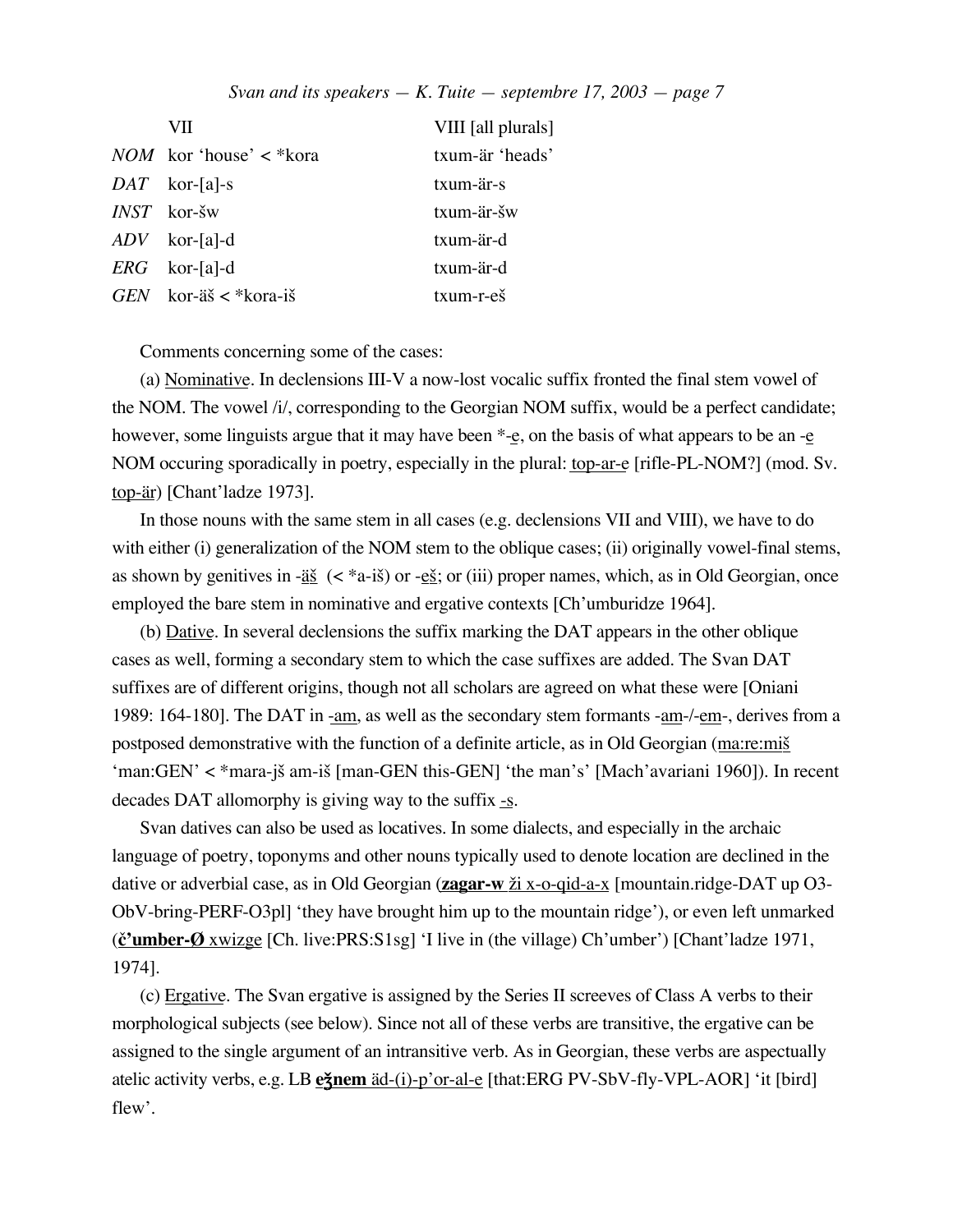(d) Genitive. The genitive suffix can be shortened when it directly precedes the modified noun, e.g. Lntx xäm-i[<u>š] leyw-i[š] liesk'</u> [pig-GEN meat-GEN taking] 'taking pig meat' (Shanidze et al. 1978: 290, #305).

(e) Pluralizers. None of the Svan pluralizers are obviously cognate with the Georgian and Zan plural formants. The most frequent is -är and its variants -äl, -ä:r, -ä:l, -i:r, etc. [Oniani 1989: 224-5]. Kinterms are pluralized with a circumflex  $\underline{a}$ -a:  $\underline{a}$ -di-a {la-di-a} 'mothers' <  $\underline{di}$  'mother'. Other special plural forms include (i) agentive participles in  $me/m<sub>2</sub>$  - and nouns derived with -a:r (plural in -u, e.g. zisq'a:r-u 'flea-infested ones' < zisq'-a:r [flea-characterized.by] 'flea-infested'); (ii) nouns of professions in m<sub>2</sub> - (plural in -a, e.g. m<sub>2</sub>gm-a 'builders' < m<sub>2</sub> -gem [agent-build] 'builder'; (iii) old family and clan names (plural in -a or -e:r, e.g. set'el- $\S$ -e:r, set'el- $\S$ -a [S.-GEN-PL] 'the members of the Set'el clan'); (iv) the collective plural in -ra of plant and tree names (icx-ra [pearcollective] 'pears') [Kaldani 1974].

3.1.2. Adjectives. Adjectives in attributive position show limited agreement with the noun they modify, distinguishing at most a NOM and an oblique form (luwzera ma:re:mi na<u>šdabw</u> [diligent:**OBL** man-GEN work] 'the work of a diligent man'; cp. luwzer**e** ma:re [diligent:**NOM** man:NOM] 'a/the diligent man'); when used as NP heads they decline as nouns [Palmaitis/Gudjedjiani 1986: 43].

The comparative degree of certain adjectives is formed synthetically, by addition of the circumflex x-o- -a, e.g.  $\frac{c'}{2}$  rni 'red' > xo-c'ran-a 'redder'. Superlatives employ the circumfix ma-[e:n]-e, e.g. ma-c'ran-e 'reddest' [Topuria 1985: 113, 117].

3.1.3. Pronouns. The 1st and 2nd person pronouns do not decline; the basic stem is used in NOM, ERG and DAT contexts: 1sg mi, 1pl näj, 2sg si, 2pl sgäj. The 1st person possessive pronouns consist of the object agreement (O1) prefixes added to the basic stem; the i- in the 2ndperson possessives is a prosthetic vowel added to avoid a disallowed initial cluster. Also to be noted are the final vowels, which distinguish plural from singular possessives, most likely a Svan innovation. The dative/oblique forms end in  $-(w)a$ .

| $lsg$ m-i-šgu, mišgwi 'my'    | <i>lpl</i> exclusive | $n-i-sgw-e:j'our [but not your]$ |
|-------------------------------|----------------------|----------------------------------|
|                               | <i>lpl</i> inclusive | gu-šgw-e:j 'my/our and your'     |
| $2sg$ i-sgu, i-sgwi 'your.sg' | 2 <i>pl</i>          | i-sgw-e:j 'your.pl'              |

Many 3rd person pronominals have distinct nominative and oblique stems, including the demonstratives ala 'this' (oblique stem am-); mäj 'what' (oblique stem im-); mäg 'all, everybody' (oblique stem  $či-$ ). These pronouns belong to declension I in the singular. The plural</u> demonstratives, such as alj-är 'these', belong to declension VIII.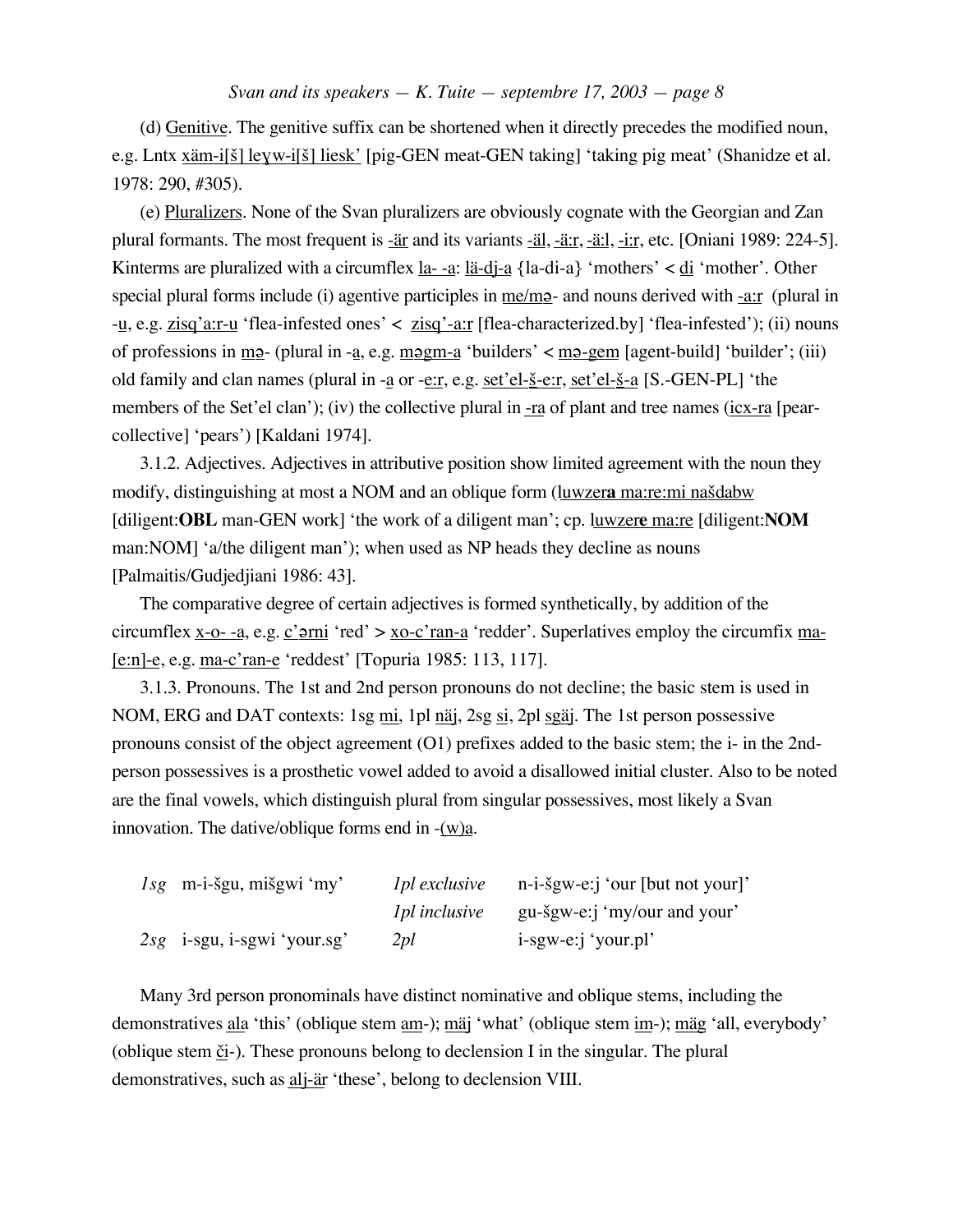3.1.4. Numerals. The numerals have well-established Kartvelian pedigrees, albeit somewhat obscured by prosthetic vowels and glides, and the sound correspondence Geo/Zan /t/: Sv. /šd/: ešxu '1', jeru / jo:ri '2', semi '3', wo: štxw '4', woxwišd '5', usgwa '6', išgwid '7', ara '8', čxara '9', je<u>šd</u> '10'; je<u>šd-ešxu</u> '11'; <u>jerw-ešd</u> '20', etc. Numerals to <u>ašir</u> '100' and beyond can be generated, though Svan speakers might draw on Georgian or Russian to express higher figures.

3.2. Verbs. Svan verbal morphology, despite considerable innovation, paradigmatic realignment and erosion of final elements, is recognizably Kartvelian, as is the arrangement of verbal forms into screeves and series. Svan verbs can be divided into two basic groups: Class A verbs, which assign ERG case in Series II, and Class P verbs, which cannot. Most, but by no means all, Class A verbs are transitive.

3.2.1. Order of morphemes. The morphemic composition of the verb is as follows [cp. Deeters 1930: 6-7; Schmidt 1992; Tuite 1992]:

 $[p \text{reverb}]_0 + [S/O_1=[\text{ver}_2=[\text{root}_3]_a=\text{intr/caus}_4=\text{plural}_5=\text{sm}_6]_b=\text{impf}_7=\text{tns}/\text{md}_8]_c=\text{S}_9=\text{num}_{10}]_d$ 

#### *Structural levels:*

a. Verb root (internal changes due to ablaut not shown).

b. Components occurring in nonfinite as well as finite verb forms: root, causative formant (slot 4), pluralizer (slot 5), series marker (slot 6). All of these components occur in verbal nouns, save the intransitive formant (*-(e)n* ).

c. Components indicating verb class and screeve: the above plus the version vowel (slot 2), imperfect-stem formant (slot 7) and tense/mood vowel (slot 8).

d. The fully-inflected finite verb: all of the above with the addition of the Set S/O person agreement prefix (slot 1), the Set S person agreement suffix (slot 9) and the number agreement suffix (slot 10).

3.2.2. Preverbs (slot 0). Svan has two sets of preverbs: (a) the inner preverbs  $\underline{an}$ ,  $\underline{ad}$ -/ $\underline{a}$ -,  $\underline{es}$ -/ $\underline{as}$ -, and <u>la</u>-; (b) the outer preverbs sga- 'in',  $k a$ - 'out',  $\underline{\chi} i$ - 'up',  $\underline{\zeta} u$ - 'down'. The inner preverbs directly precede the verbal complex, and are intimately bound to it, as shown by their morphophonemic interaction with the person prefixes and version vowels. The outer preverbs are far more loosely tied to the verb, and can even be separated from it by intervening lexemes.

The inner preverbs bear no resemblence to the preverbs of comparable function in Georgian or Zan. Of the four, an- has the most clearly-defined meaning, marking motion toward the speaker, often in opposition to <u>ad-/a</u>- or <u>es</u>-: UB <u>ž-an-yr-i</u> [up-hither-go-SM] 'sb comes up (towards me)' vs. ¢ -**es**-ƒ r-i [up-thither-go-SM] 'sb goes up (away from me)' [Topuria 1967: 53, 66]. The fourth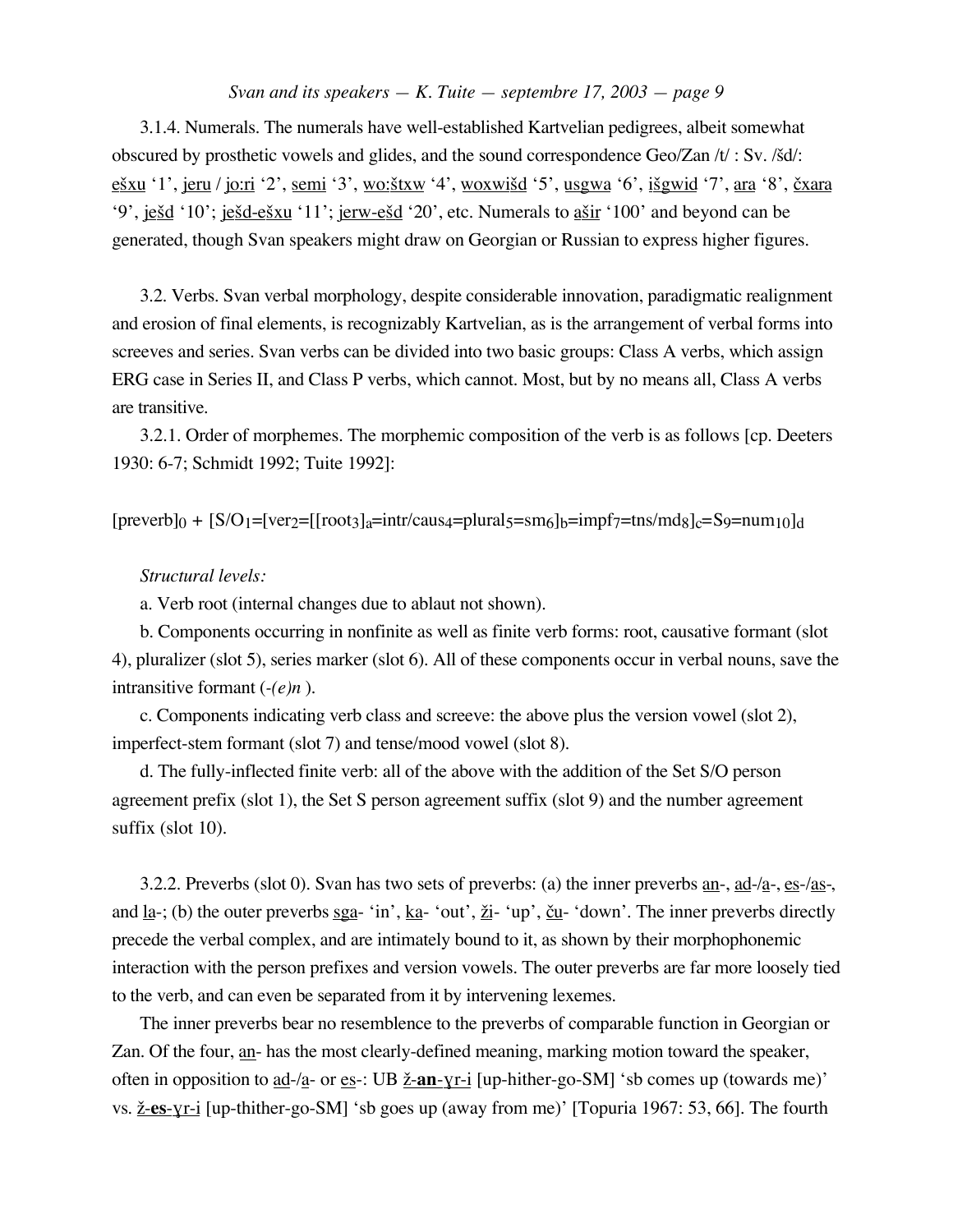preverb, la-, often adds the sense of an action done slightly: **lä**-j-berg-isg [slightly-Sbj.V-hoe-SM] 'sb will hoe a bit, but not to completion' [Ch'umburidze 1986: 188-90].

The outer preverbs are generally used in combination with the inner preverbs, and can be separated from the verbal complex by particles [Schmidt 1969], e.g.  $\underline{\mathbf{\check{z}}}$  no:sa ogwba $\underline{\mathbf{\check{z}}}$ as (< {an-gwa-ba¢-a-s}) [**up** by.no.means PV-O1incl-Sup.V-find.out-OPT-S3sg.MOD] 'She must by no means find out about us' [Shanidze/Topuria 1939: 64].

3.2.3. Agreement (slots 1, 9 & 10). Svan has two sets of person-marking affixes, most of which have Georgian and Zan cognates. The prefixes appearing in slot 1 are particularly close to those of 5th-7th century Georgian: the S2 and O3 markers in x-, S1 xw-, and the distinction between inclusive and exclusive 1st person. The latter distinction is morely formally elaborated in Svan than in Georgian, in that it has been extended to Set S (prefix 1-), and a specifically plural Set O exclusive prefix  $(n-)$  is opposed to O1sg  $\underline{m}$ . The O2 prefix  $\ddot{\underline{\zeta}}$ - (< Proto-Krt \*g-) has undergone yet further palatalization to j- in Lashx and the Etser and Laxamulan subdialects of Lower Bal [Topuria 1967: 32]. The Set S plural suffix appearing in slot 10,  $-d/\text{-} \underline{\text{Sd}}$ , is undoubtedly linked to Georgian-Zan -t [Klimov 1964:67-8; Fähnrich/Sarjveladze 1990: 141]. The allomorph - $\underline{\text{Sd}}$  appears in only one verb in one dialect, this being the Upper Bal copula:  $xw-i-\underline{\delta}d$  'we<sub>excl</sub> are', l-i- $\underline{\delta}d$  'we<sub>incl</sub> are'; cp. xw-i 'I am' [Topuria 1967: 9].

|     |                      | Set S                        |         | Set O           |               |              |                  |
|-----|----------------------|------------------------------|---------|-----------------|---------------|--------------|------------------|
|     | singular             |                              | plural  |                 | singular      |              | plural           |
| 1st | $XW-$                | exclusive $xw-(-\check{s})d$ |         |                 | $m-$          | exclusive n- |                  |
|     |                      | <i>inclusive</i> 1-          |         | $-(\check{s})d$ |               | inclusive    | $g_{W}$          |
| 2nd | $X -$                |                              | $X-$    | $-(\check{s})d$ | $\check{3}$ - |              | $\check{Z}$ - -X |
| 3rd | (1)- $-s, *-a?(1)$ - |                              | $-X$ X- |                 |               | $X-$         | $-X$             |

Person agreement affixes in Upper Svan dialects

Only one, or possibly two, of the various Georgian and Zan S3 suffixes seem to have Svan cognates: a suffix  $-$ s added to the S3sg forms of all modal screeves, and the S3 aorist marker  $*$ - $a$ reconstructed by Kaldani [1978]. Conversely, what appears to be an S3 prefix occurs in several verbs, especially in some Lower Bal subdialects (Lshx <u>la-l- $2:\underline{\check{S}}$ </u> 's/he, it drank it'; cp. la-x- $2\underline{\check{S}}$ 'you.sg drank it' [Topuria 1967: 2-3; Kaldani 1979]). There is also a pluralizer of unknown origin, -x, which serves to indicate the plurality of any argument controlling Set S or Set O agreement, for which no other means of coding number is available (i.e. S3, O2, O3).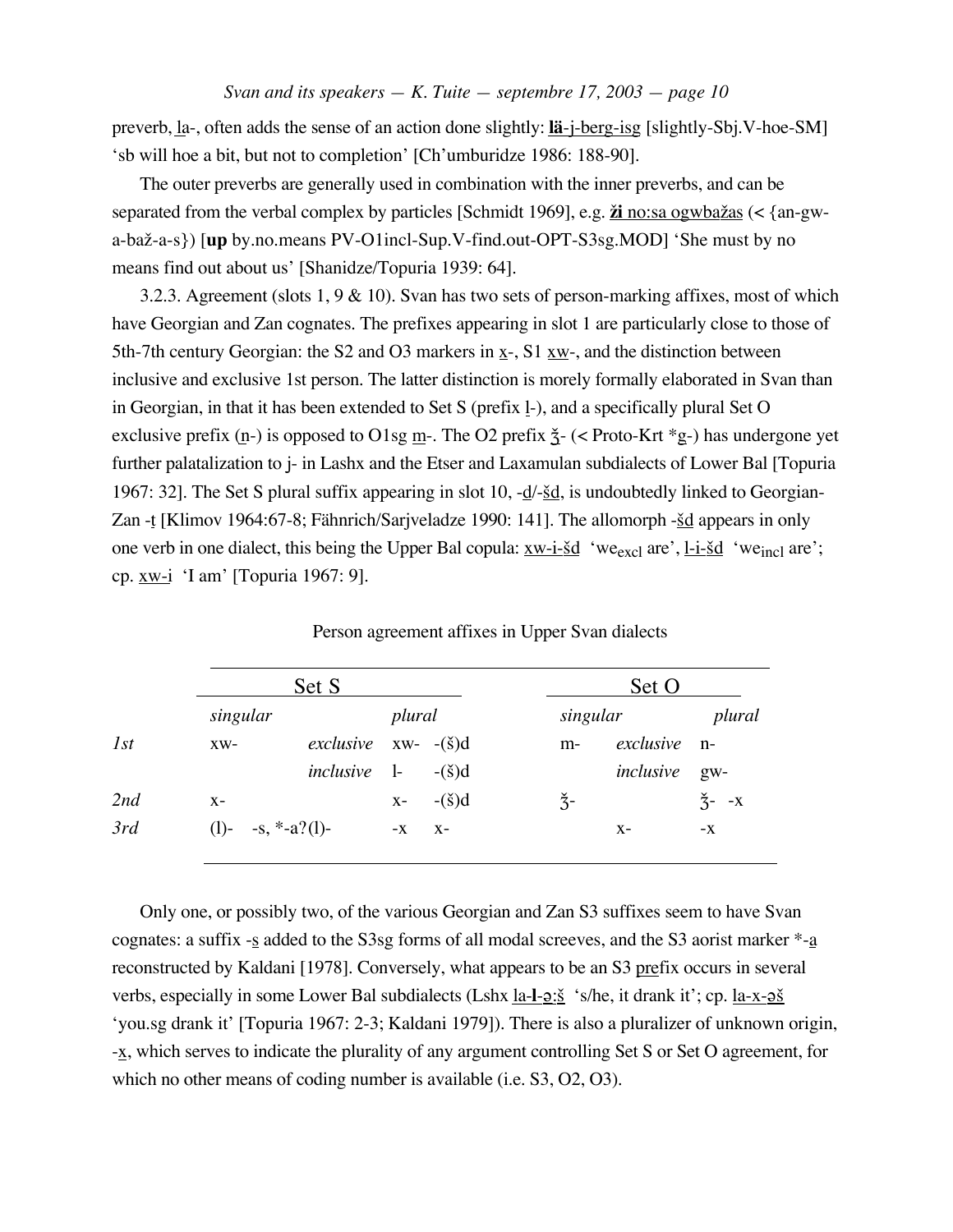In all other screeves the 3rd person has no marker of its own; in fact, in the case of verb forms without version vowel or preverb, the three persons in the singular have identical forms, e.g. Lshx.  $t$ 'ex-no:l-n-o:l [return-IMP-PASS-CND] 'I / you.sg / she, he, it would be coming back'.

3.2.4. Indirect syntax and inversion. The clausal argument crossreferenced by the Set S marker corresponds, in the majority contexts, to the grammatical subject. The Set O markers generally agree with the indirect or direct object, especially if animate. This correlation between grammatical relations and person markers is called "direct syntax":

**e** $\dot{\mathbf{z}}$ **jär** näj täš-s gw-a-hwd-i-**x** they:**NOM** us cheese-DAT O1incl-Sup.V-give-PRS-S3pl 'they are giving us the cheese [PRESENT]'

In many contexts the relation between grammatical relations and person markers is the inverse of that shown in the above sentence: the grammatical subject controls agreement with a Set O prefix. I will refer to such an agreement pattern as "indirect syntax". As in Georgian, indirect syntax is selected by (i) a large number of verbs, mostly intransitives, denoting psychological or physical states, involuntary actions, desires, etc.; (ii) the Series III verb forms of Class A verbs, which undergo inversion:

 $e\ddot{\theta}$ **jär-s** nišgwej-d täš loxwhodax {la-**x**-o-hod-a-x} they-**DAT** us:GEN-ADV cheese:NOM PV-O3-Obj.V-give-PERF-O3pl 'they have given us the cheese [PRESENT PERFECT]'

3.2.5. Version (slot 2). Svan has the four versions, and cognates of the version vowels, that are used in Georgian [Topuria 1967: 43-51]. Class A verbs can in principle appear in all four versions:

*Neutral version:* [-a-/-Ø-] <u>bepšw qän-s **ä**-b-em</u> [child:NOM bull-DAT Nt.V-tie-SM] 'the child ties up the bull'

*Subjective version:* [-i-] <u>bepšw qän-s i-b-em</u> [child:NOM bull-DAT Sb.V-tie-SM] 'the child ties up his/her own bull, ties it for him-/herself'

*Objective version:* [-i/o-, -e- (Class P only); -a-] bep<u>šw mu-s qän-s x-o-b-em</u> [child:NOM father-DAT bull-DAT O3-Ob.V-tie-SM] 'the child ties up his/her father's bull, ties it up for him'

*Superessive version:* [-a-, -e- (Class P only)] bep£ w megäm-s qän-s x-**a**-b-em [child:NOM tree-DAT bull-DAT O3-Sup.V-tie-SM] 'the child ties the bull to a tree'

As in Georgian, the version vowel -i- also marks a subgroup of Class P verbs (prefixed passives), most often the passive-voice counterparts to Class A verbs, e.g. Class A  $\frac{a-m\check{c}-e}{c}$  [Nt.Vage-SM] 'sb/sthg makes sb grow old' vs. Class P  $\underline{i \cdot m\check{c}}$ -i [Sub.V-age-Pass.SM] 'sb is getting old'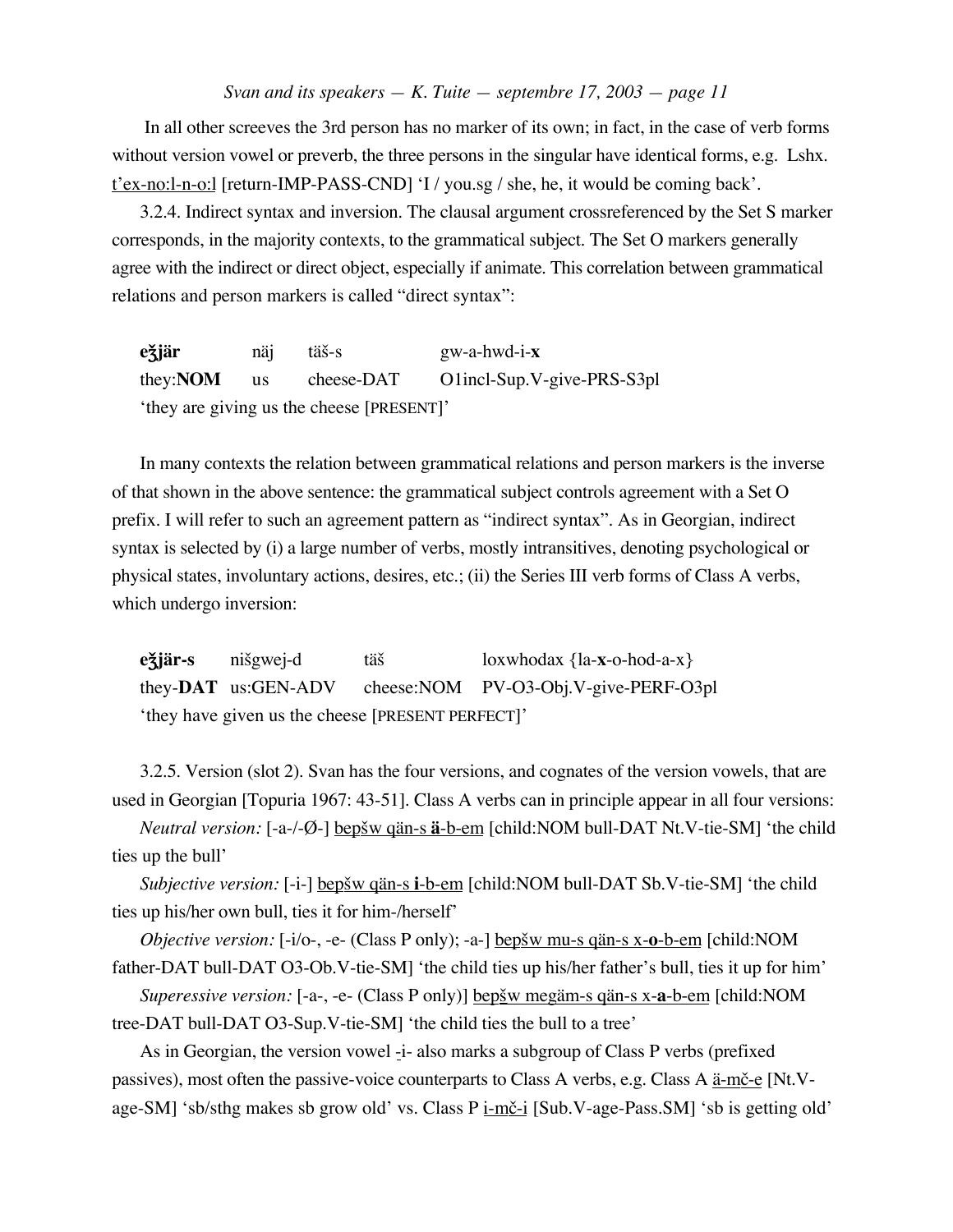[Topuria 1967: 179]. The relative form of prefixed passives, subcategorizing an indirect object crossreferenced in the verb, is always in the objective version in -e-, e.g.  $x$ -e-m $\check{e}$ -i [O3-Ob.V-age-Pass.SM] 'sb is getting old for/on sb; sb's sb [e.g. relative] is getting old'. Other types of Class P verbs can appear in distinct objective-version and superessive-version forms: x-a-sgur [O3-Sup.Vsit] 'sb sits on sthg/sb' vs. x-o-sgur [O3-Ob.V-sit] 'sb sits by sb'; x-e-t'x-en-i [O3-Sup.V-return-PASS-Pass.SM] 'sthg/sb returns to sb' vs. x-o-t'x-en-i [O3-Ob.V-return-PASS-Pass.SM] 'sb's sthg/sb returns (to sb)' [Palmaitis/Gudjedjiani 1986: 77].

3.2.6. Screeves: aspect, tense, mood (slots 6, 7, 8). The verb paradigms, or screeves, are grouped into three series, according to the the case-assignment patterns of Class A verbs (ERG case assigned in Series II, inversion in Series III). The principal semantic categories marked by the Svan screeves are aspect and mood; while most screeves have an unmarked tense indication, some screeves permit other temporal references in specific contexts.

**Series I (present series).** These verb forms are marked by a stem formant in slot 6 ("series") marker") that is not present in the Series II screeves. The most common series markers are  $-e$ -, especially in Class A verbs, and -i-, which appears in Class P passives and also in many transitive verbs. Stative Class P verbs often have the series marker -a- (x-a- $\chi$ x-a 'sb is called sthg [e.g. name]') or none at all (sgur 'sb is sitting') [Topuria 1967: 41-42; 208]. Several series markers of more complex shape, most of which have no known Georgian or Zan cognates, are restricted to a handful of Class A verbs: - $em$  (a-b-em 'sb ties sthg'); - $er$  (i-kwt-er 'sb steals sthg'); - $e:sg, -e:sg$ and variants, sometimes followed by another series marker (ä-j-e:sg-i [Nt.V-take-SM-SM] 'sb takes sthg'). The Series I screeves include:

*(a) Present.* This is the unmarked present stem, i.e. with no markers in slots 7-9. It is aspectually imperfective, and while generally employed to describe events or states in present time, in appropriate contexts the present screeve can have (imperfective) future reference [Ch'umburidze 1986: 159].

*(b) Imperfect.* Mach'avariani [1980] inventoried no less than six allomorphs of the imperfect formant: -a (for presents with the series marker -e); -d (cognate to the Georgian/Zan imperfect suffix);  $-w$  (widespread in Lower Bal, but unknown elsewhere);  $-n/-$  (stative verbs);  $-o:$  (prefixed passives); deletion of the series marker (pres.  $t'ex-en-i$  'sb is coming back' > impf.  $t'ex-en$  'sb was coming back'; epecially for ablauting verbs in Upper Bal and Lent'ex).

The S1sg and S2sg forms employ a different stem from the S3sg and all plurals. This formal opposition is sufficiently implanted in the grammar that all sorts of formal means, varying from region to region, have been recruited to express it. Two and even three imperfect morphemes can appear in the same verb, as in the Becho (Lower Bal) form xw-i-mär-i-**d-asg-w** [S1-Sub.V-prepare-PassPRS-**IMP-IMP-IMP**] 'I was being prepared'; cp. S3sg i-mär-i-da 'sb/sthg was being prepared' [Mach'avariani 1980: 212].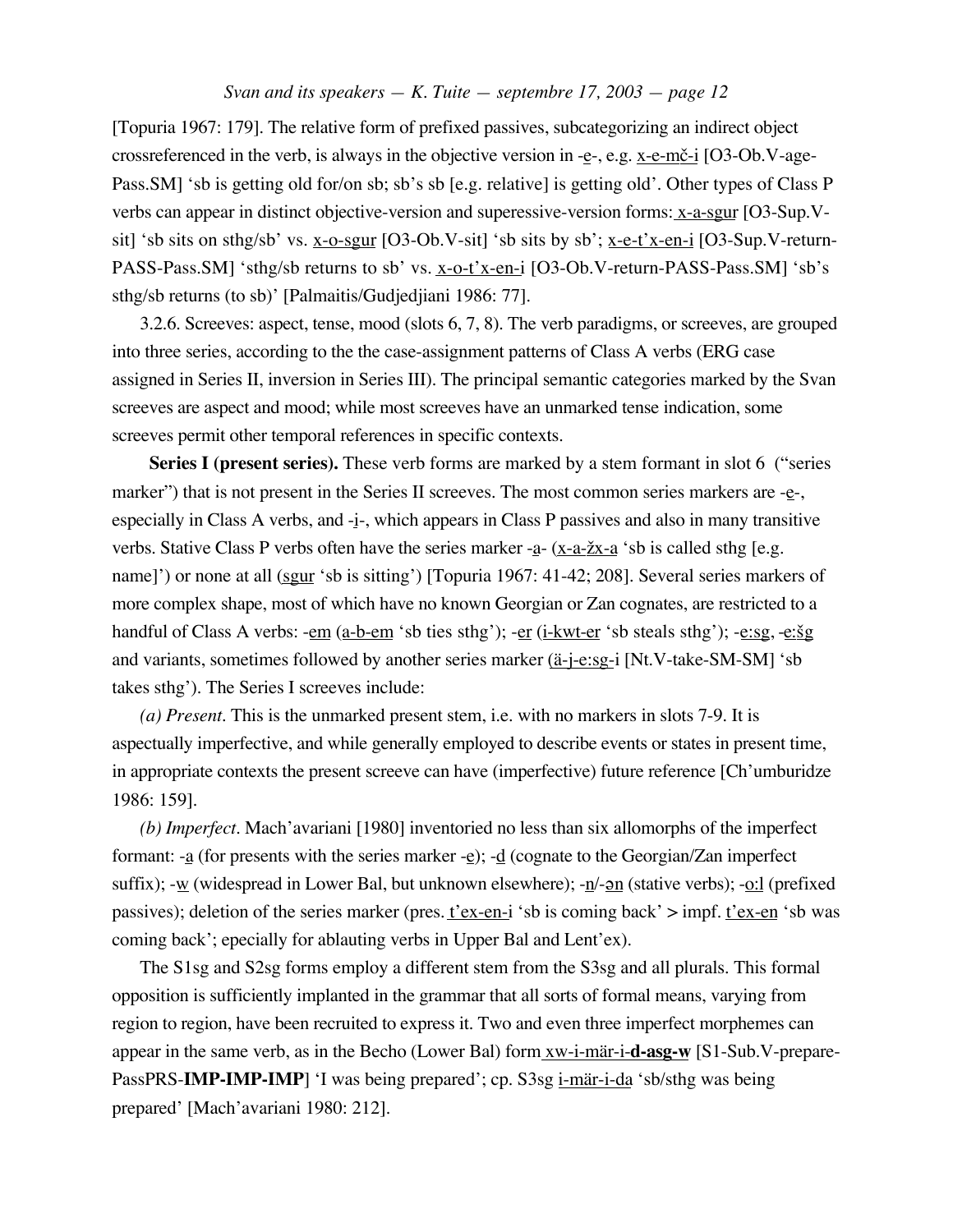The Svan imperfect can replace the aorist to 'soften' an imperative: x-ä-sq'-e-w [S2-Nt.V-do-SM-IMP] 'would you do it?' vs.  $\underline{\check{z}}$ -a-x-ä-sq' [PV-PV-S2-Nt.V-do:AOR] 'do it!' [Topuria 1967: 168].

*(c) Conjunctive.* This screeve is formed by addition of the suffix -(d)e-/-(d)e:d- (slot 8) to the S3sg/pl imperfect stem, followed by -s in the S3sg form, e.g. Etser [Lower Bal] ä-d-asg-w-de-s [Nt.V-put-SM-IMP-CNJ-3sgMOD] 'that sb be putting sthg'; cp. impf. ä-d-asg-w [Topuria 1967: 107]. The conjunctive is aspectually imperfective; and typically appears (i) in subordinate clauses of purpose; (ii) in some types of main clauses expressing hypothetical circumstances; (iii) after the particle xek'wes 'must'.

*(d) Imperfective future.* Svan has two distinct future-tense screeves: imperfective and perfective. The former is based on the present stem, preceded by the suffixes  $-(n)$ -un- (Upper Bal), -wn-, - $\mathbf{a}$ n-, -o:l-n- (Lashx), -(i)n- [Ch'umburidze 1986: 162]. Lower Bal Class A imperfective futures can take on the formal characteristics of Class P prefixed passives; e.g. i-qn-un-i [Sub.V-plough-FUT-SM] 'sb will be ploughing' (cp. present a-qn-i [Nt.V-plough-SM]) [op. cit.: 167; Topuria 1967: 185].

*(e) Perfective future.* The perfective future typically includes one or two preverbs (slot 0), which signal perfective aspect as well as their distinct lexical meanings [Mach'avariani 1974]. In many cases the preverbs represent the only formal difference between present and perfective future, e.g. Lntx. **<u>a-t'ex-en-i</u>** [PV-return-PASS-SM] 'sb will come back' vs. present <u>t'ex-en-i</u>. Other verbs change their series markers as well, and add a suffix, e.g. **an**-(a)- $\frac{2}{3}b$ -in-e<sup>[PV-Nt.V-cook-FUT-SM]</sup> 'sb will cook sthg' vs. present a- $\S$ b-i [Ch'umburidze 1986: 200-208]. The aspectual difference between the two futures is illustrated in the second example in section 5.3.4).

*(f) Imperfective conditional.* This is formed from the imperfective future, by replacing the series marker by the suffix -o:l-/-ol-; e.g. Lntx. t'ex-en-wn-ol [return-PASS-FUT-CND] 'sb would be coming back'; cp. impf. fut. t'ex-en-wn-i.

*(g) Perfective conditional.* For most verbs this is formed by adding a preverb to the imperfect (Lntx. **a**-t'wexendäs {a-xw-t'ex-en-d-äs} [PV-S1-return-PASS-IMP-S1/2sg] 'I would come back'; cp. impf. t'wexendäs); quite often, though, the conditional employs a different suffix (UB ad-(a)-xat'w-i-**is** [PV-Nt.V-paint-SM-CND] 'sb would paint sthg'; cp. impf. axt'äw**da** {a-xat'awi-da}) [Topuria 1967: 125-130]. The uses of the Svan conditionals correspond to those of the Georgian conditional (irrealis mode, past habitual, future-in-the-past), though with the addition of an aspectual opposition.

*(h) Imperfective evidential.* This screeve is formed either synthetically or periphrastically, depending on the valence. Imperfective evidentials with indirect objects (i.e. NPs controlling Set O agreement) are based on the present stem (minus the SM), with addition of the suffixes -in-a, -un-a (Class A), -wn-a, -o:l-n-a (Class P). Verbs without indirect objects form their imperfective evidentials by placing the copula after a participle formed with  $12 - m(a)$ - and the suffixes -(w)in-e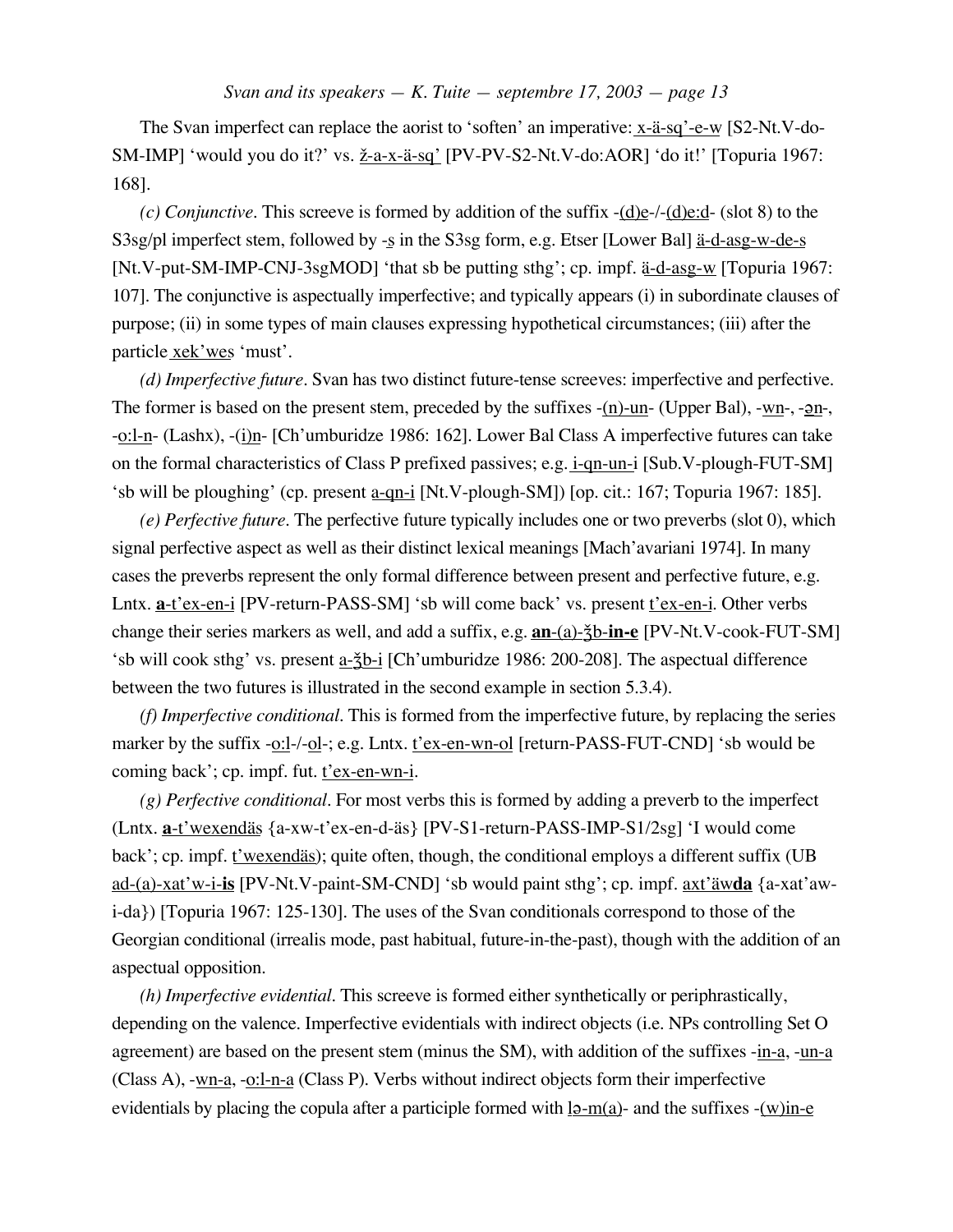(Class P verbs employ other suffixes). The imperfective evidential is in fact the imperfective counterpart to the present perfect, and the two forms appear together in narratives, signalling that the content of the proposition is known through indirect evidence (hearsay, deduction, etc.). In practice the imperfective evidential and present perfect are frequently used at the beginning of a story, to frame it as an unwitnessed account, after which the two evidential screeves give way to aorists, imperfects and even presents:

än-bin-e sosruq'-d limbwi. PV-Sub.V-begin-AOR.S3/pl S.-ERG to.tell-NOM ašxw ägi-s eser **x-ä-ldy-ina** məldey. one:OBL place-DAT QT O3-Obj.V-herd.sheep-IMPEV shepherd:NOM eči: žika:n eser werb **lum-p'ö:r-ye:l** i š-un buywä: that:SHG above QT eagle:NOM IMPEV-fly-VPL and hand-DAT ox:SHG barž**ch i startyw-e:n-a**. a-x-(a)-šq'ed-a eža ču shoulder.blade:NOM O3-Ob.V-have-IMPEV PV-O3-Ob.V-fall-PERF that:NOM down werb-s, maldey-i tanw-isga a-x-(a)-xwie:n-a, eagle-D shepherd-SHG eye:DAT-in PV-O3-Ob.V-meet-PERF sga otšq'äd {ad-x-o-šq'äd} sga:men-te, žibe quru-s a-čäd ha in PV-O3-Ob.V-fall:AOR.S3/pl inside-to upper hole-DAT PV-go:AOR.S3/pl or ™ube£e dä:r-d ma mo£ än-(i)-meqr-e. lower nobody-E not different PV-Sub.V-notice-AOR.S3/pl

'Sosruq began to tell the story: A shepherd was tending his flock [IMPERF. EVIDENTIAL] in a certain place. Above him an eagle was flying [IMPERF. EVIDENTIAL], and it had in its grasp [IMPERF. EVIDENTIAL] an ox's shoulder blade. The eagle dropped it [PRES. PERFECT], and it went [PRES. PERFECT] into the shepherd's eye. It fell [AORIST] inside his (eye), but whether it went [AORIST] in the hole under the upper (eyelid) or under the lower, he did not even notice [AORIST].'

[Upper Bal; Shanidze/Kaldani/Ch'umburidze 1978: 163, #184]

**Series II (aorist series).** The two Series II screeves employ a distinct stem, marked by the absence of the series marker, by ablaut, or occasionally by suppletion. Series II is aspectually punctilear — representing an event or state as a single point within the narrative structure, rather than as a frame for another event — and also perfective. Many stative verbs, and some medioactives (in the Laxamulan subdialect of Lower Bal) simply add perfectivizing preverbs to their imperfect and conjunctive stems to create (pseudo-)aorists and optatives, e.g. Laxamulan imperfect xeprebal (< x-e-preb-äl-a)'sb was caressing sb'; pseudo-aorist läxprebal (< la-x-e-preb-äl-a)'sb caressed sb' [Tuite 1994c]. The formal opposition between preverbed (perfective) and preverbless (imperfective)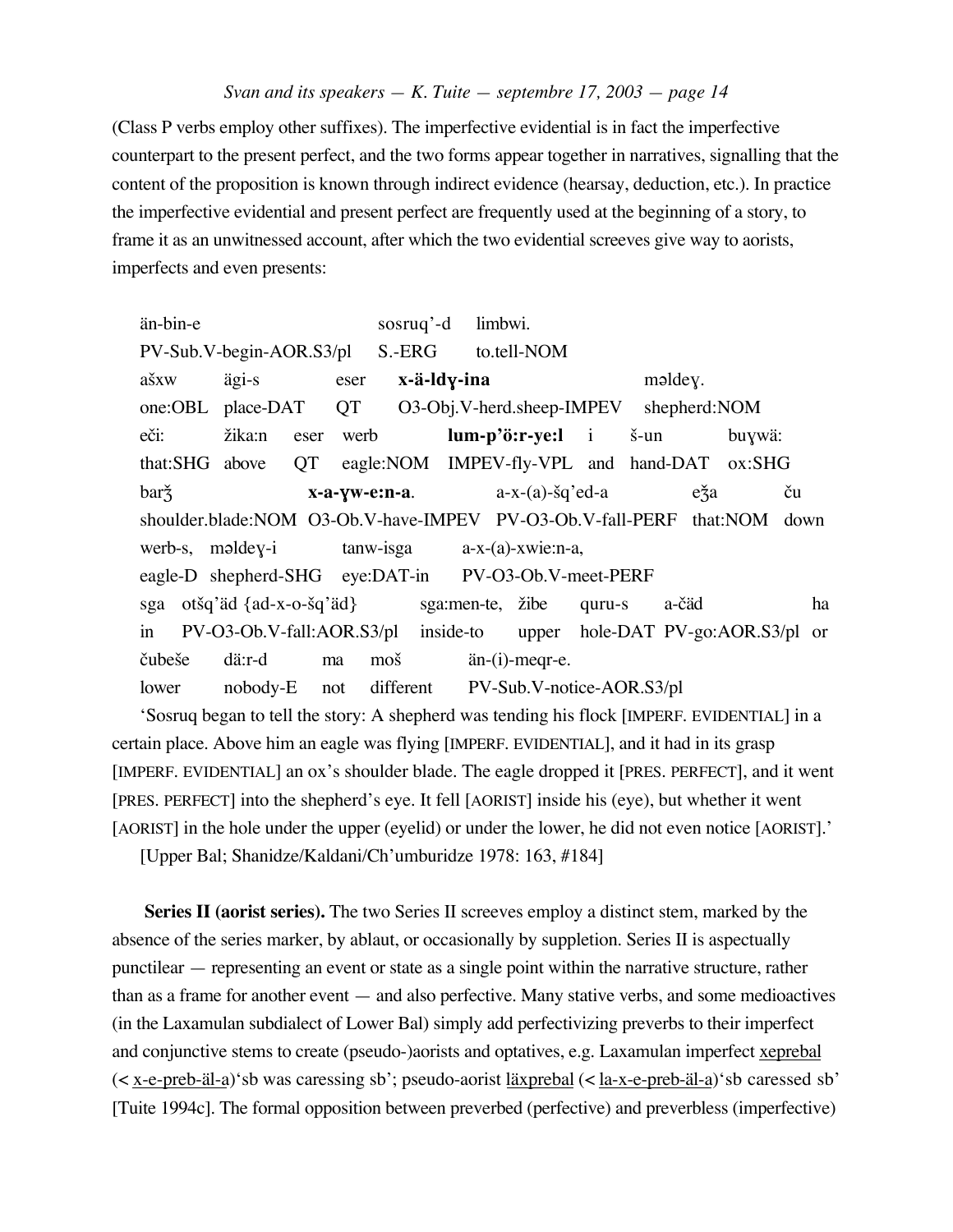Series II forms allowed by the Georgian aspectual system does not occur in Svan: only the perfective forms are attested [Mach'avariani 1974; but see below].

*(a) Aorist.* The aorists of Class A verbs can be divided into athematic and thematic conjugations, with ablauting verbs as a subtype of the athematic conjugation. All non-ablauting Class P verbs are thematic. The S1/2sg and S3/pl stems are distinct, as shown in the following table ( $[V]$  = stem vowel; suffixes in boldface):

|        |                   | non-ablauting            |                    | ablauting |         |  |
|--------|-------------------|--------------------------|--------------------|-----------|---------|--|
|        | Class A athematic | Class A thematic Class P |                    | Class A   | Class P |  |
| S1/2sg | $[V]$ , unless:   | $[V+umlaut]$             | $[V]$ -än/-en      | lə l      | e       |  |
|        | $(1)$ reduced     |                          |                    |           |         |  |
|        | (2) shortened     |                          |                    |           |         |  |
|        | $(3)$ /e/ $>$ /ä/ |                          |                    |           |         |  |
| S3/pl  | $[V+umlaut]$      | $ V $ -e                 | $[V]$ -ä:n/-an/-än | 1         | [a/ä]   |  |

The principal morphophonemic rules affecting the aorist are:

(i) Umlaut of the vowels  $/a/$ ,  $/o/$ ,  $/a/$ ,  $/a/$  (and their long counterparts) in certain contexts;

(ii) In Class A athematic verbs with short stem vowels, inner preverbs and version vowels, the stem vowel undergoes reduction in the S1/2sg, while the version vowel is reduced in the S3/pl (cp. S1sg ätwic'wr {ad-xw-i-c'or} [PV-S1-Sub.V-revenge:AOR.S1/2sg] 'I took revenge' vs. S3sg ädc'ör {ad-i-c'ör} [PV-Sub.V-revenge:AOR.S3/pl] 's/he took revenge' [Topuria 1967: 142]).

(iii) In Class A athematic verbs with long stem vowels, the latter is shortened in the S1/2sg; conversely, the preverb la- is lengthened in some S1/2sg forms (see (iv) below, and 2.3.2 above).

(iv) In Upper Bal athematic verbs, the stem vowel /e/ becomes lowered to /ä/ in the S1/2sg (cp. S1sg lo:xwäm {la-xw-e:m} 'I ate sthg' vs. S3sg lale:m {la-l-e:m}).

*(b) Optative.* The Class A optative is formed from the S1/2sg aorist stem, with the addition of a mood vowel in slot 8. Class A verbs with thematic aorists generally have optatives in -a-, athematic verbs form their optatives in -i-, and ablauting verbs tend to have optatives in -e- (though the other two mood vowels occur as variants, sometimes within the same dialect). Class P ablauting optatives also employ the S1/2sg aorist stem, either with no mood vowel (UB, Lntx), or with -e- (Lower Bal and Lashx). Other Class P verbs take the suffix -e:n-/-en- (evidently related to the Class P aorist suffix. The S3sg forms take the modal person marker  $-\underline{s}$ .

**Series III (perfect series).** The three Series III screeves employ the same stem, unlike in Georgian, differing only in the suffixes, or postposed copular verb forms, they add. The inversion transformation, affecting the mapping between grammatical relations and morphology, is brought about not only by the Series III screeves of Class A verbs, but also by a handful of monovalent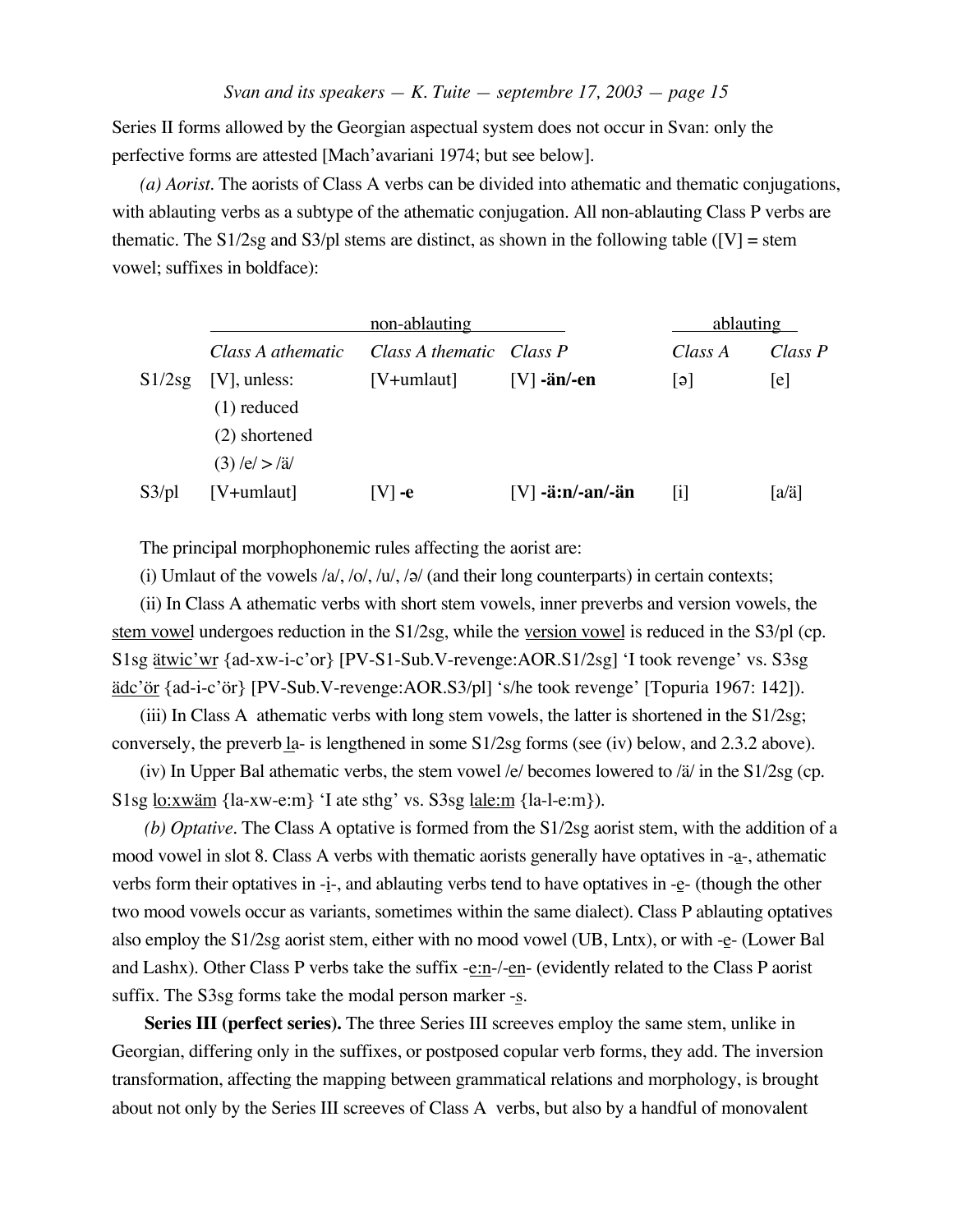stative verbs, for reasons that rest obscure [Gagua 1976; Palmaitis/Gudjedjiani 1986: 91; Hewitt 1987]: cp pres. **ma:re** sgur '**man:NOM** is.sitting', prespf. **ma:ra** x-o-sgur-a [**man:DAT** O3- Obj.V-sit-PERF] 'the man has been sitting'. The Series III stems of Class A and relative Class P verbs are formed from the respective aorist stems, with some exceptions: non-ablauting Class P verbs have the suffix -e:n in place of the aorist stem formant, and ablauting Class A verbs employ the lengthened-grade stem mentioned in 2.4.5 above. Class A verbs use Set O markers and the objective-version vowels -i-/-o- to mark the grammatical subject; relative Class P verbs all take the version vowel -a, regardless of what vowel is used in Series I and II (pres.pf. x-**ä**-c'd-a {x-a-c'eda} 'sb has caught sight of sb/sthg', vs. aor. x-**e**-c'äd). Monovalent Class P verbs have periphrastic perfects, comprising a past participle  $(\underline{19} - -e, \underline{me} - e)$  plus the copula.

*(a) Present perfect.* The non-periphrastic present perfect employs the suffix -a, probably related to the series marker found in many stative verbs. It is very often used in narratives, to indicate past unwitnessed action, along with the imperfective evidential. The present perfect is often used without a preverb. Interestingly, the preverbless perfect can be used in juxtaposition with a preverbed aorist or perfect to create a contrast resembling that between imperfective and perfective aorist in Georgian, e.g.

am-¢i **x-o-km-a**, xokma, i a£ir-te-¢i **es-kim**. this-way O3-Ob.V-add-PERF add… and hundred-to-on PV-add:AOR 'In this way he increased and increased [PREVERBLESS PRESENT PERFECT] (the number), and increased it [PREVERBED AORIST] to a hundred'

[Lower Bal; Davitiani/Topuria/Kaldani 1957: 324, #178]

The present perfect can be used used with the optative particle  $-oY(w)/u(w)$ , especially in blessings, wishes, curses and the like:

t'än-i£ nähduri eser-**o**ƒ la-hod-en-a {la-x-a-hod-en-a}! body-G health:N QT-**OPT** PV-O3-Obj.V-give-PASS-PERF 'May health of body be given to you!' [Lower Bal; Davitiani/Topuria/Kaldani 1957: 73, #41]

*(b) Pluperfect.* The pluperfect is, formally speaking, the perfect stem plus (i) the Class P aorist suffix (Class A, relative Class P), or (ii) the past tense forms of the copula (monovalent Class P). It is infrequently used, especially in comparison to the Georgian screeve of the same name.

*(c) Perfect conjunctive.* This screeve is used as a modal in certain past-tense contexts: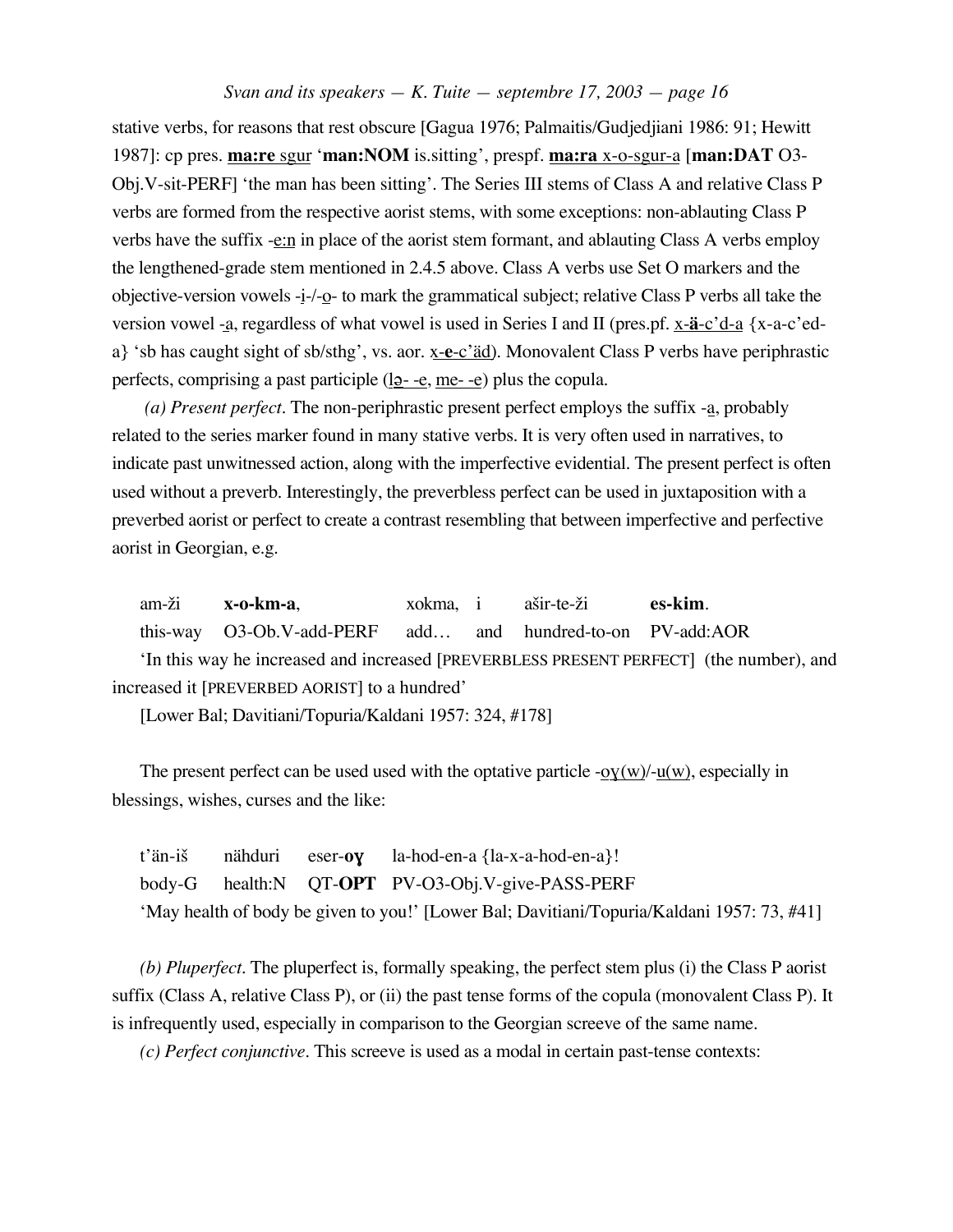| min      | $i$ -bn-a- $x$           | $liyri:1-s$ ,                                 | ere  |
|----------|--------------------------|-----------------------------------------------|------|
| they:NOM | $Sub.V-begin$ - $IMP-PL$ | to.sing-DAT                                   | that |
| mezga    | lixi:rwil                | <b>oxbinens</b> $\{an-x-o-bin-en-s\}$ .       |      |
| family:D |                          | to.revel:NOM PV-O3-Ob.V-begin-PRFCNJ-S3sg.MOD |      |

'They would begin singing, so that the family could begin to have a good time' [UB; Shanidze/Kaldani/Ch'umburidze 1978 #44, p. 44].

3.2.7. Derived intransitives, causatives (slot 4). The causative formants are of the form - $V_{n}$ -, e.g. x-ä- $\Sigma$ 'm-**un**-e [O3-Obj.V-mow-CAUS-SM] 'sb makes sb mow sthg' [Topuria 1967: 234]. The same formants derive transitive verbs from noun stems, e.g. a-mž-un-e [Nt.V-sun-CAUS-SM] 'sb lays sthg out in the sun'  $\langle \frac{mg\check{z}}{m} \rangle$  'sun'.

Passives are formed by both suffixation and ablaut. The Class P passives corresponding to non-ablauting Class A verbs are marked by the series marker  $-i$  and the version vowels  $-i$ - and  $-i$ - $(i-\underline{\check{c}}')m-i$  'sthg [e.g. hayfield] is being mowed'). Class A ablauting verbs have two different means of passivizing, distinguished by stem vocalism (see 2.4.5 above) and by affixation, e.g. Class A t'ix-e 'sb returns sb/sthg' : Class P t'ex-(e)n-i 'sb is returning, coming back' vs. i-t'i:x-i 'sb/sth is being returned [by sb]' [Topuria 1967: 181].

3.2.8. Verbal plurality (slot 5). The suffix -a:l- and its variants (-ie:l-, - $2:r-$ ), found in some</u> dialects of Svan, can signal plurality of the semantic absolutive (transitive direct object or intransitive subject), or of the action in general [Sharadzenidze 1954; Schmidt 1957; Tuite 1992].

|  |  | t'abg-är-ži diär-s i leyw-s ä-d-isg- <b>äl</b> -i-x.                                     |
|--|--|------------------------------------------------------------------------------------------|
|  |  | table-PL-on bread-D and meat-D Nt.V-lie-SM-VPL-SM-PL                                     |
|  |  | 'They put bread and meat on the tables.' [Lower Bal; Davitiani/Topuria/Kaldani 1957: 79] |

In addition, many Class A denominal verbs denoting activities (events perceived in terms of their temporal duration rather than change of state) are derived with the suffix -a:l-, e.g. UB li-b $\alpha$ lkow**ä:l**-i 'to play cards' (< <u>b**\** elkow</u>, a name of a card game) [Chumburidze 1981].

3.2.9. Verb root (slot 3). While noun and adjective stems of all shapes can in principle be incorporated into verbs, the ablauting stems, clearly one of the most archaic groups of lexemes, are of canonical Kartvelian CVC shape, where 'C' can be a simple consonant, a harmonic cluster, or either followed by /w/; e.g.  $-bVr-$  '(be) subtract(ed)',  $-pxV\tilde{z}$  'spread',  $-t'q'wVp-$  'explode'; pV<u>šwd</u>- 'let pass'.

3.2.10. Non-finite forms. Svan has a rich variety of verbal nouns and adjectives, including some not found in Georgian: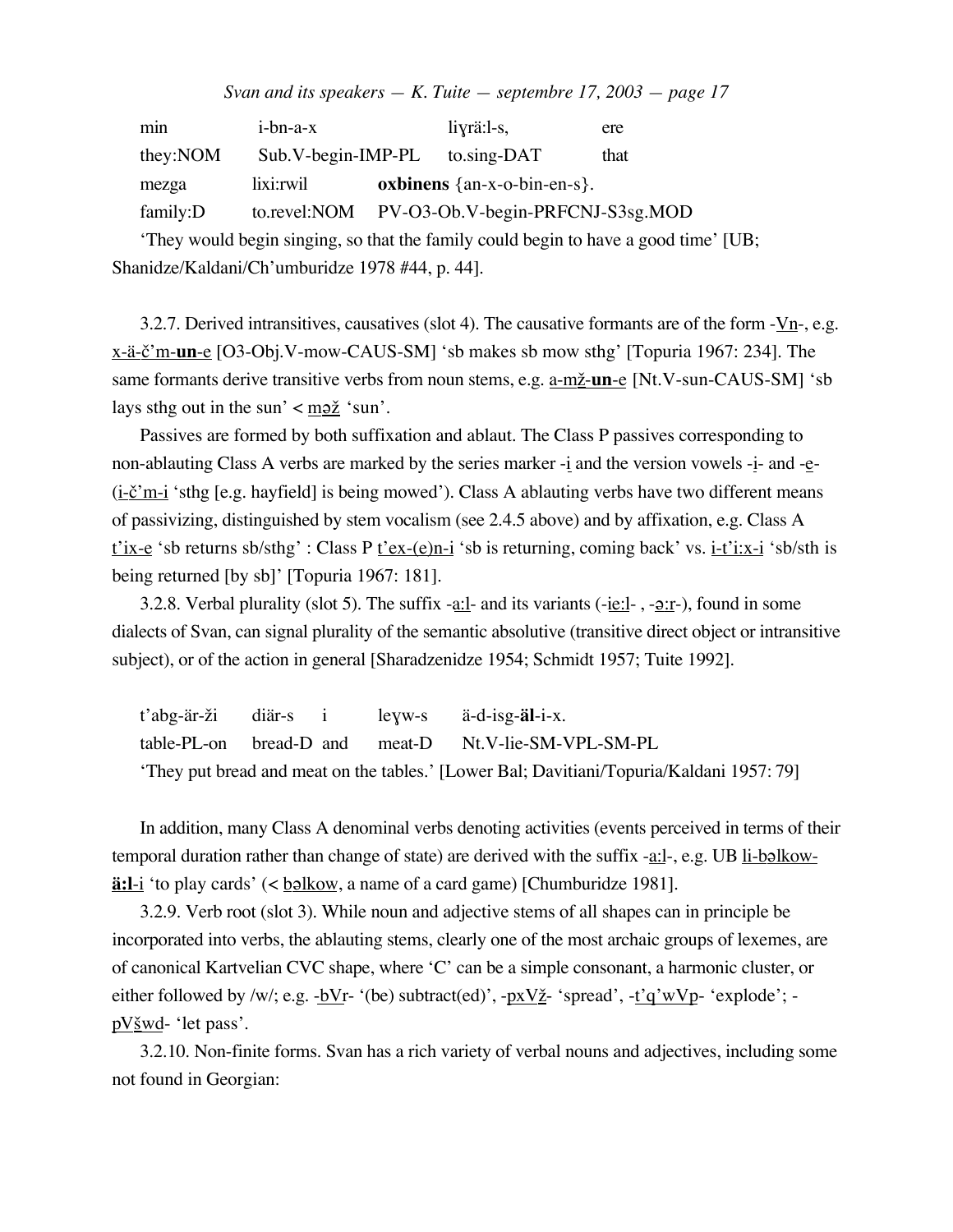(i) The masdar  $(l_i)$  is used in the roughly the same contexts as in Georgian, and can take nominal as well as verbal stems (li-na:t-w 'kinship' < nä:ti 'kin'). Ablauting verbs have separate transitive and intransitive masdars: li-t'x-e 'returning sthg/sb' vs. li-t'ex 'coming back, being returned'.

(ii) The agentive participle (m<sub>2</sub>-, mo-, me-), e.g. Class A m<sub>2</sub>-t'x-e 'returner [of sthg/sb]'; Class P me-t'ex 'who/which comes back'; from nouns: ma- $\tilde{\text{ca}}$ : $\tilde{z}$ -i 'horseman' (<  $\tilde{\text{ca}}$ : $\tilde{z}$  'horse').

(iii) Svan has two distinct future participles, denoting patients and themes  $(\underline{le}$ -), and instruments and destinations (la- -a); cp. le-tr-e 'beverage [sthg to drink]' vs. la-tr-a 'drinking vessel, place for drinking'. Examples from noun stems: le-päq'w '[material] to be used to make a cap' (< paq'w 'cap'), la-te-j 'window in manger wall (for cow to see out)' < te 'eye'.

(iv) Past participle  $(\underline{12} - [-e], \underline{me} - \underline{e}, \underline{na} -)$ : Class A  $\underline{12} - \underline{q} \underline{i} \underline{d}$  'brought', Class P <u>me-qd-e</u> 'come'.

(v) Negative participle  $(u - a/w)$ : Class A  $u$ -qi:d-a 'not brought', Class P  $u$ -qäd-w 'not having come'; from nouns: u-cw'il-a 'unmarried girl' (< c'wil 'bride').

4. Word formation.

4.1. Derivation of nouns. In addition to the participles mentioned above, Svan has several nounforming affixes in common use:

(i) Diminutive formants  $(-a|[d], -i|[d], -o:|[d], a:d)$ . These suffixes are more frequently employed in Svan than in Georgian: bep<u>šw-ild-är</u> [child-DIM-PL] 'little children'; däl-il [Däl-DIM] (name of hunter goddess).

(ii) The suffix -aj/-aj, used to forms nouns denoting 'lover of  $\ldots$ ' or 'one given to  $\ldots$ ', e.g. kartobl-äj 'lover of potatoes', qep-äj 'biter' < qepa 'to bite' [Topuria 1985: 115].

(iii) The circumfix  $\underline{n}a$ --i, for deadjectival nouns:  $\underline{n}a$ -bg-i 'firmness' < bggi 'firm' [ibid: 114].

(iv) The suffix -a in a small class of nouns derived from Class P ablauting verb stems, e.g. kwäc-a 'cutting', xwät'-a 'extinction (esp. from lack of a male heir)' [Topuria 1967: 213].

4.2. Derivation of verbs. Denominal and deadjectival verbs are quite common in Svan. In many such instances the noun root does not undergo special modification (i-k' $\partial$ lmäx-i {i-k'almax-i}  $[Sub.V-fish-SM]$  'sb fishes' < <u>k'almax</u> 'fish' [Topuria 1967: 72].

4.3. Derivation of adjectives. The principal affixes for deriving adjectives are (i)  $l$  - 'having, possessing', e.g.  $12$ -qän 'bull-owning'; (ii) -<u>ä:r</u> and variants, e.g. tä $\frac{3}{2}$ -ä:r [cheese-ADJ] 'cheesecontaining'; (iii) -ur/-ul 'without'; e.g. tetr-ul 'moneyless' [Topuria 1985: 117].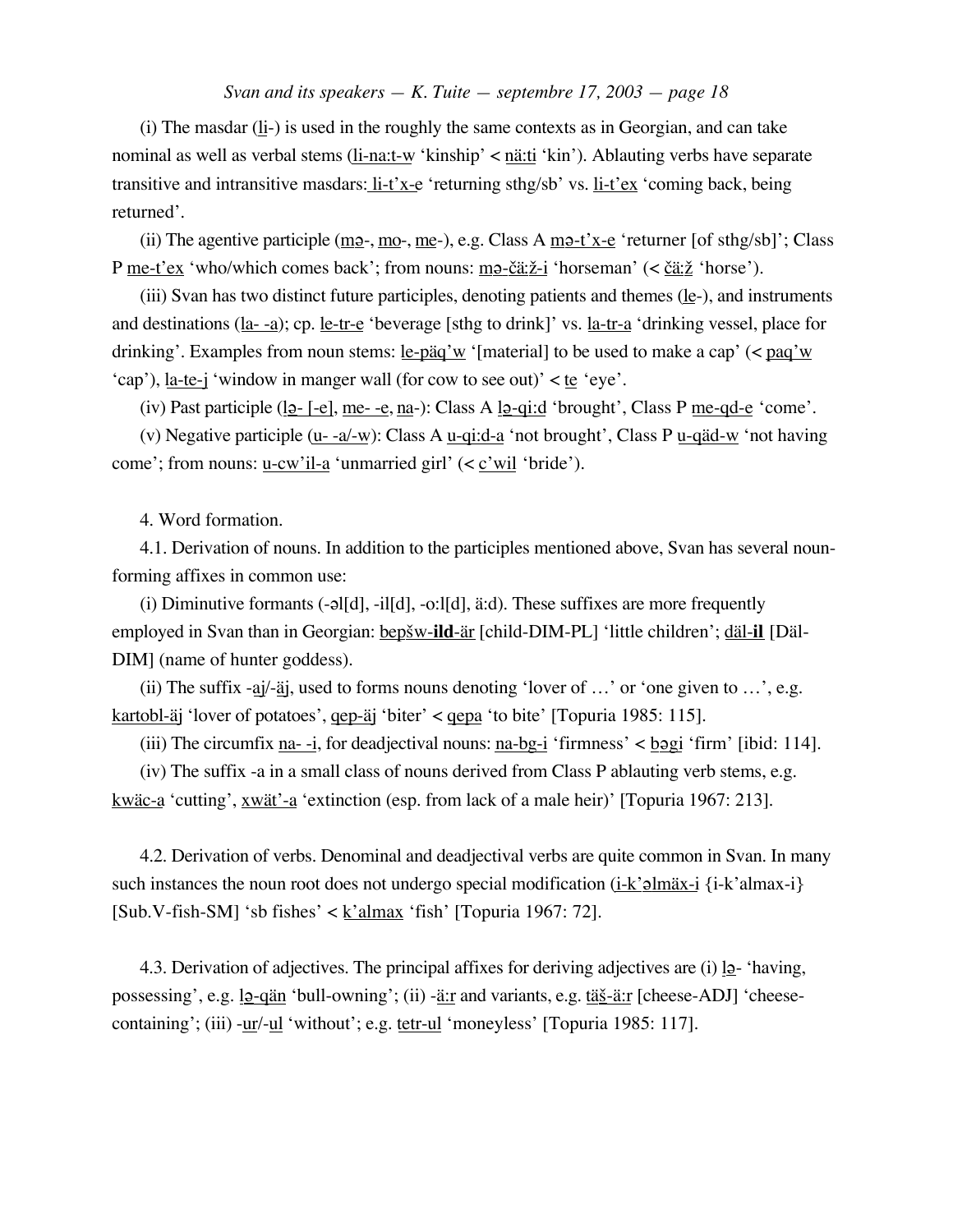5. Syntax. In most respects Svan syntax, including morphosyntax, resembles that of Georgian.

5.1. Structure of the NP. Word order within the noun phrase is somewhat more rigid than in Georgian, in that postposed modifiers, including personal pronminals, are very rare. Adjectives and nominalized clausal modifiers precede the NP head, e.g.

li-ge:rg-i: to:-jsa ka:m me-pšwde ča:r-s St.George's month-in outside PPL-let.go horse-DAT '… [to] a horse that was left outside during St. George's month' [Lashx; Oniani 1917: 15]

The rare examples of postposed adjectives — invariably possessive pronouns — I have encountered are in poetry and song texts, e.g. dede misgwi [mother:NOM my] 'mother of mine' [UB; Shanidze/Topuria/Gujejiani 1939: 268].

Relative clauses represent the only common exception to the modifier-precedes-head principle, in that they almost always come after the NP head, e.g.:

**e** $\check{\mathbf{z}}$  **ma:re**, xedwä:j ät-(x-e)- $\check{\mathbf{y}}$ wäč', that man:NOM which:NOM PV-O3-Obj.V-pursue:AOR.S3 gäč-däd-(i)-sip'-ä:n knife-ADV PV-Sub.V-turn-Pass.AOR.S3 'The man which was pursuing him turned into a knife' [UB; Abesadze 1960: 110]

When the relative pronoun itself heads the noun phrase, a coreferent pronoun (based on the distal root  $e\tilde{z}$ - 'that') usually follows, sometimes at the very end of the sentence:

lä-x-(e)-č'wed-da-x, mä:nk'wid <u>er</u> ka-an-qäd, **e** $\check{z}$ a-s PV-O3-Obj.V-ask-IMP-PL first that PV-PV-come:AOR.S3 that-DAT 'They asked the first one that came' [UB; Abesadze 1960: 135]

5.2. Structure of the PP. Svan has postpositions, which generally govern the dative case, although they assign genitive case to proper names, pronouns and other nominals denoting humans in certain contexts [Abesadze 1984; Manning 1994]; e.g. lemesg-te:-sga [fire:**DAT**-to-in] 'into the fire' vs. min-e<u>§-te:-sga</u> [them-**GEN**-to-in] 'to them (lit. into their [place/home])'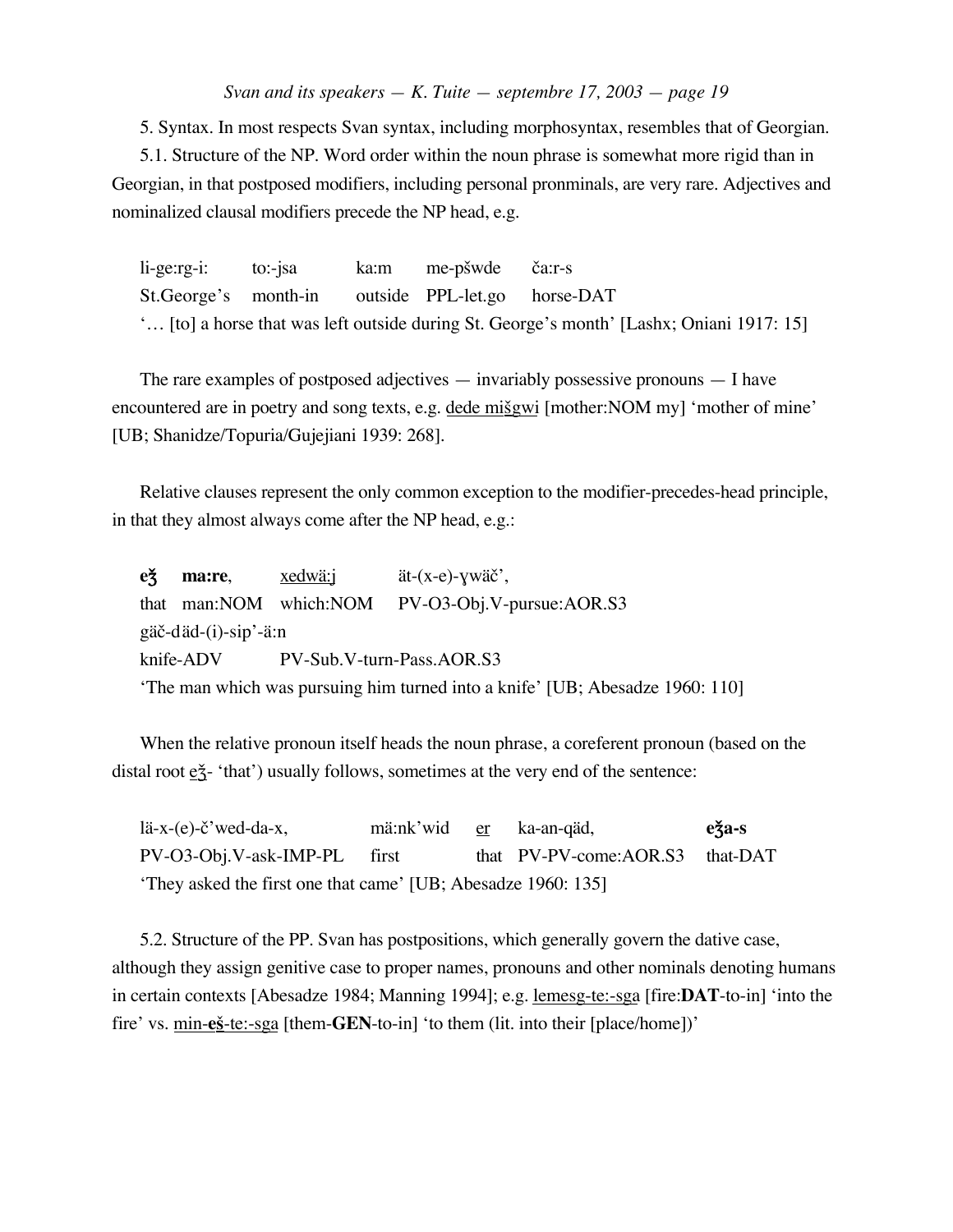5.3. Structure of the clause. The ordering of major clausal constituents is fairly free in Svan, as elsewhere in Kartvelian. The grammatical subject tends to come before the direct and indirect objects and the verb, but all relative orderings of these four constituents are possible.

5.3.1. Negation. Svan has a considerable inventory of negative pronouns and particles, many of them evidently derived from two- or three-morpheme compounds. Grouped by their initial segments, the negative particles include (translations very approximate):

(a) <u>no</u> 'do not [prohibitive]', no:sa 'must by no means not ...', noma 'do not', etc.

(b)  $\underline{de}$  'not',  $\underline{de}$  'cannot',  $\underline{dem}$  'not want to ...',  $\underline{de}$  :sa 'not',  $\underline{de}$   $\underline{e}$  'no one can ...', etc.

(c) dom 'not', dom-gwä£ 'nothing'

(d) ma:ma / mo:d / mad 'not, cannot'

5.3.2. Questions and answers. Interrogative pronouns precede the verb, and cannot be separated from it by any lexemes other than particles. The response to a question is often introduced by an echo of the interrogative pronoun, followed by 'and':

**mäj** eser x-a-k'u? what:NOM QT O3-Obj.V-want 'What do you want?' **mäj** eser **i** lädi: moxärǯ eser ǯa l-i what:NOM QT and today:GEN meal.provider:N QT self:NOM S3-be '[What and] you are to provide today's meal.' [Shanidze/Kaldani/Ch'umburidze 1978: 162]

Yes-no questions are marked by a clitic  $-(i)a$ : onto which the accent shifts:

ka loxt'u:lä**'ja:**? {la-xw-o-t'u:l-a-ja:} PV PV-S1-ObV-call-OPT-QUES 'Should I call him?' [UB; Tamar Girgwliani (elicited)]

5.3.3. Indirect speech. When the speaker is repeating his or her own speech, or that of the interlocutor, a clitic - $\frac{\partial \xi}{\partial i}$  is attached to a word near the beginning of the clause [Hewitt 1982; Topuria 1985: 143]. In reported speech from third persons the special pronouns  $\tilde{\zeta}$  [singular] and min [plural] replace the 1st and 2nd person pronouns of the original text, and the quotative particles eser or <u>rokw</u> are added. In the following example, the two interlocutors are referred to by forms of <u>ža</u>, while the 3rd-person arguments continue to employ the usual pronouns (ežas, e<u>čas</u>):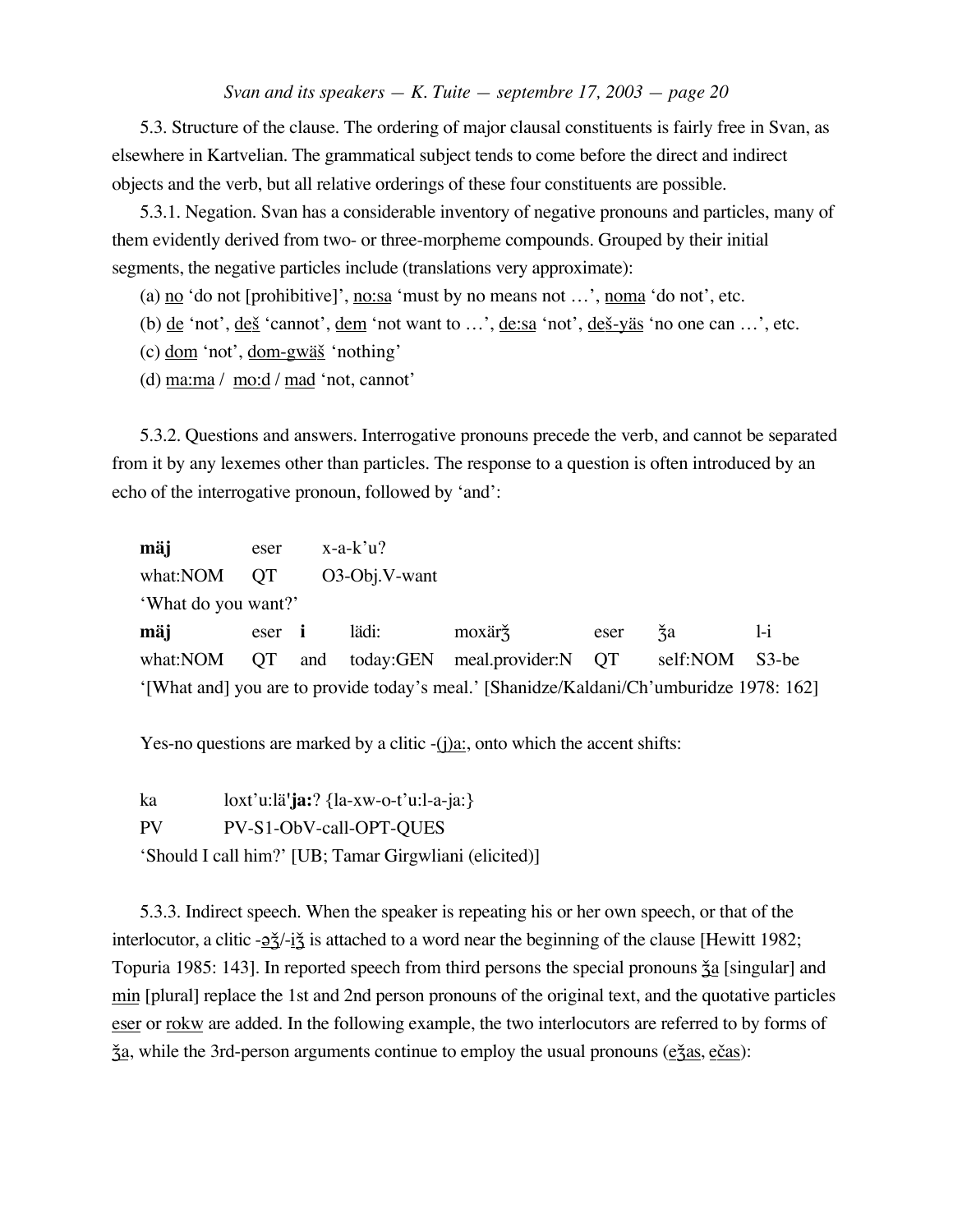|  | Svan and its speakers $-$ K. Tuite $-$ septembre 17, 2003 $-$ page 21 |  |  |
|--|-----------------------------------------------------------------------|--|--|
|--|-----------------------------------------------------------------------|--|--|

**eča-s** läk'wcä:n x-e-yw-e:n-i, e $\check{z}$ a-s ču that-DAT towel:NOM O3-Obj.V-have-FUT-SM that-DAT down oxk'wa:ne {ad-x-o-k'w-a:n-e}  $\check{\mathbf{x}}$ a, e $\check{\mathbf{x}}$ a e $\check{\mathbf{x}}$ a  $\check{\mathbf{z}}$ i:-w PV-O3-Obj.V-drop-CAUS-SM oneself:NOM [= I] that:NOM up-OPT än-(i)-k'id **mi**Z&**ne:m**. PV-Sub.V-take:AOR oneself:ERG [= you]

"The towel that he [ečas] will have [IMPERFECTIVE FUTURE], I [ $\frac{2}{3}a$ ] will make him drop it [PERFECTIVE FUTURE], and you [**miǯnem** (ERG case of  $\check{z}a$ )] take it."' [Upper Bal; Shanidze/Kaldani/ Ch'umburidze 1978: 161]

5.4. Subordinate clauses. Clauses can be imbedded through both nominalization (use of participles) and subordination. The principle relative pronouns are derived from the corresponding interrogative pronouns by the addition of a suffix -wä:j, which functionally, albeit not etymologically, resembles the Georgian suffix -c, e.g. jer 'who?' (Geo. *vin?*) > jer-wä:j 'who' (Geo. *vin-c*); ime 'where?' (Geo. *sad?*) > im-wä:j 'where' (Geo. *sada-c*) [Abesadze 1960].

Acknowledgments.

Fieldwork on the Svan language in the Republic of Georgia was undertaken in 1985-86 and 1988 with the support of the International Research and Exchanges Board (IREX), in 1991, and in the summer of 1995. The most recent visit was funded by grants from the Social Sciences and Humanities Research Council of Canada, and les Fonds pour la Formation de Chercheurs et l'Aide à la Recherche du Québec. Special thanks go to Ambak'o Ch'k'adua, who checked over the manuscript and supplied much useful data; to Zurab Ch'umburidze, with whom I studied Svan grammar at Tbilisi State University in 1988; and to all those who generously shared their expertise, narratives, linguistic intuitions, hospitality and haräq' with the author: Nia Abesadze, Nino Avaliani, Zina Ch'k'adua, Tamar Girgwliani, Chat'o Gujejiani, Irma Kaldani, Arslan Lip'art'eliani, Evt'ix Lip'art'eliani, Mariam Meshveliani, Meri Nik'olaishvili, David and Meri Nizharadze, Junis Oniani, Giorgi Pircxelani, Varden Zurabiani.

Abbreviations in glosses.

[…] morpheme glosses {…} underlying morphology

*(i) Dialects.* UB (Upper Bal) LB (Lower Bal) Lshx (Lashx) Lntx (Lent'ex)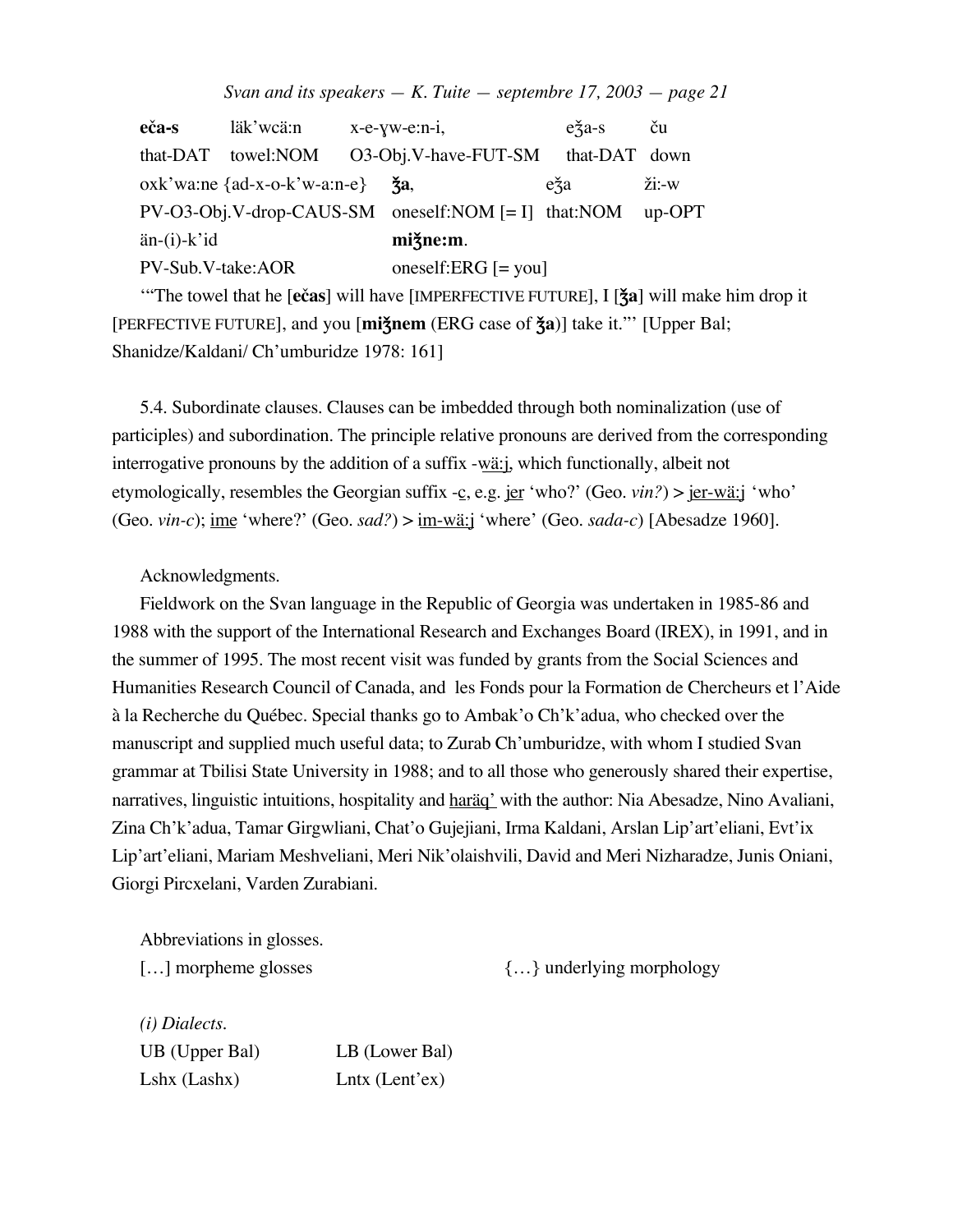*(ii) Verb morphology.* Slot 0: PV (preverb) Slot 1: S1 ..., O1 ... (subject and object markers) Slot 2: SbV (subjective version), ObV (subjective version), NtV (neutral version), SupV (superessive version) Slot 3: [root] Slot 4: PASS (passive), CAUS (causative) Slot 5: VPL (verbal pluralizer) Slot 6: SM (series marker); Pass.SM (passive series marker [-i]) Slot 7: IMP (imperfect-stem formant) Slot 8: FUT (future), OPT (optative), PERF (present perfect), CND (conditional), CNJ (conjunctive), IMEV (imperfect evidential), PLPF (pluperfect), PRFCNJ (perfect conjunctive), Pass.AOR (passive aorist formant: Pass.AOR.S1/2sg, Pass.AOR.S3/pl) Slot 9: S1/2sg (1st and 2nd singular stem [past indicative]), S3/pl (3rd singular and all plurals [past indicative]), S3sg.MOD (modal 3rd singular suffix [-s]) Slot 10: PL (S3, O2 and O3 pluralizer  $[-x]$ ), S1/2.PL (S1 and S2 pluralizer  $[-d]$ )

|                         | NOM (nominative case)           | ERG (ergative case) |
|-------------------------|---------------------------------|---------------------|
| DAT (dative case)       |                                 | GEN (genitive case) |
| ADV (adverbial case)    |                                 | OBL (oblique stem)  |
|                         | <b>INST</b> (instrumental case) | PL (plural)         |
| PPL (participial affix) |                                 | DIM (diminutive)    |
|                         |                                 |                     |

*(iv) Particles.* OPT (optative particle  $[-w, -Q\gamma w]$  QT (quotative particle)

# **Bibliography.**

*(iii) Nominal morphology.*

- Abesadze, N. 1960. hip'ot'aksis c'evr-k'avširebi da k'avširebi svanurši. (Hypotactic relativizers and conjunctions in Svan). Thilisis saxelme'ipo universit'et'is šromebi 93: 105-150.
- Abesadse, N. 1984. Adverbiale Bestimmungen mit Postpositionen und Postpositionalobjekte im Swanischen. *Sprachen Kaukasiens,* ed. by H. Fähnrich, pp. 5-15. Jena: Friedrich-Schiller Universität.
- Chant'ladze, Iza. 1971. sazogado da geograpiul saxeltagan momdinare adgilis zmnisartebi svanurši. (Locative expressions based on common nouns and toponyms in Svan). Macne, enisa da lit'erat'uris seria #3: 129-144.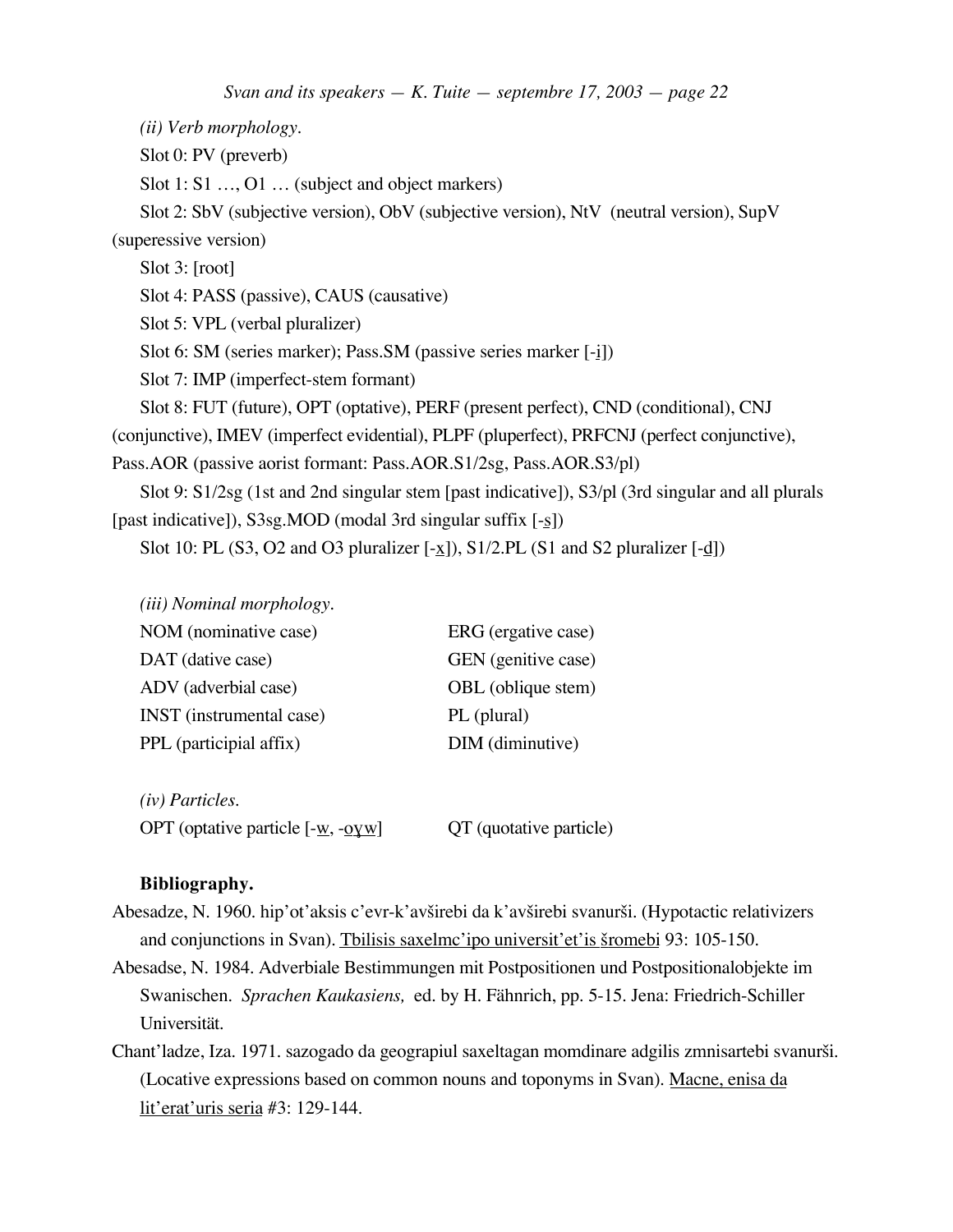- Chant'ladze, Iza. 1973. saxelobitis -e pormant'is šesaxeb svanurši. (On the nominative formant -e in Svan). Iberiul-k'avk'asiuri enatmecniereba 18: 267-272
- Chant'ladze, Iza. 1974. lok'aluri mimartebita gramat'ik'uli gamosaxvisatvis svanur£i. (On the grammatical expression of local orientation in Svan). Tbilisis saxelme'ipo universit'et'is £ romebi B6-7 (151-152): 98-109.
- Ch'umburidze, Zurab. 1964. sak'utari saxelta bruneba svanurši. (Declension of proper nouns in Svan). Dzveli kartuli enis k'atedris shromebi 9: 151-157.
- Ch'umburidze, Zurab. 1981. nasaxelari zmnebi svanur£i. (Denominal verbs in Svan). *ak'ak'i £anidzes* (To Ak'ak'i Shanidze) ed. by Sh. Dzidziguri, ed. 1981, pp. 145-154. Tbilisi: Tbilisi State University Press.
- Ch'umburidze, Zurab. 1986. *mq'opadi kartvelur eneb£i.* (The future tense in the Kartvelian languages). Tbilisi: Tbilisi State University Press.
- Davitiani, A., V. Topuria and M. Kaldani, eds. 1957. *svanuri p'rozauli t'ekst'ebi II: balskvemouri k'ilo* (Svan prose texts, II: Lower Bal dialect). Tbilisi: Mecniereba.
- Fähnrich, Heinz. 1988. Zu den nachisch-daghestanischen Lehnwörtern im Swanischen. Wiss. Ztschr. Fr-Schiller-Univ. Jena, Gesellschaftswiss. R. 37, H. 2; pp. 117-121.
- Fähnrich, Heinz & Sarjveladze, Zurab. 1990. *kartvelur enata et'imologiuri leksik'oni.* (Etymological dictionary of the Kartvelian languages.) Tbilisi: Tbilisi State University Press.
- Gagua, K'lara. 1976. *dro-nak'li zmnebi svanur£i.* (Defective verbs in Svan). Tbilisi: Mecniereba.
- Gamq'relidze, T. and G. Mač'avariani. 1965. *sonant'ta sist'ema da ablaut'i kartvelur enebši*: *saerto-kartveluri st'rukt'uris t'ip'ologia.* (The system of sonants and ablaut in the Kartvelian languages: a typology of Common Kartvelian). Tbilisi: Mecniereba.
- Gudjedjiani, Chato and Palmaitis, Letas. 1985. *Svan-English dictionary.* Delmar, NY: Caravan Books.
- Harris, Alice C. 1985. *Diachronic syntax: the Kartvelian case (Syntax and semantics 18).* New York: Academic Press.
- Hewitt, B. George. 1982. From direct to indirect speech: a South Caucasian anomaly. Folia Slavica 5: 206-213.
- Hewitt, B. G. 1987. Unerwartete Subjekt-Markierung im Kartwelischen. Georgica 10: 13-17.
- Kaldani, Maksime. 1968. e/a xmovantmonacvleobis zogi sak'itxisatvis svanur zmnebši (Some questions concerning the vowel alternation e/a in Svan verbs). Iberiul-k'avk'asiuri enatmecniereba 16: 132-143.
- Kaldani, Maksime. 1969. *svanuri enis ponet'ik'a, I: umlaut'is sist'ema svanurši*. (The phonology of the Svan language, I: the Svan umlaut system). Tbilisi: Mecniereba.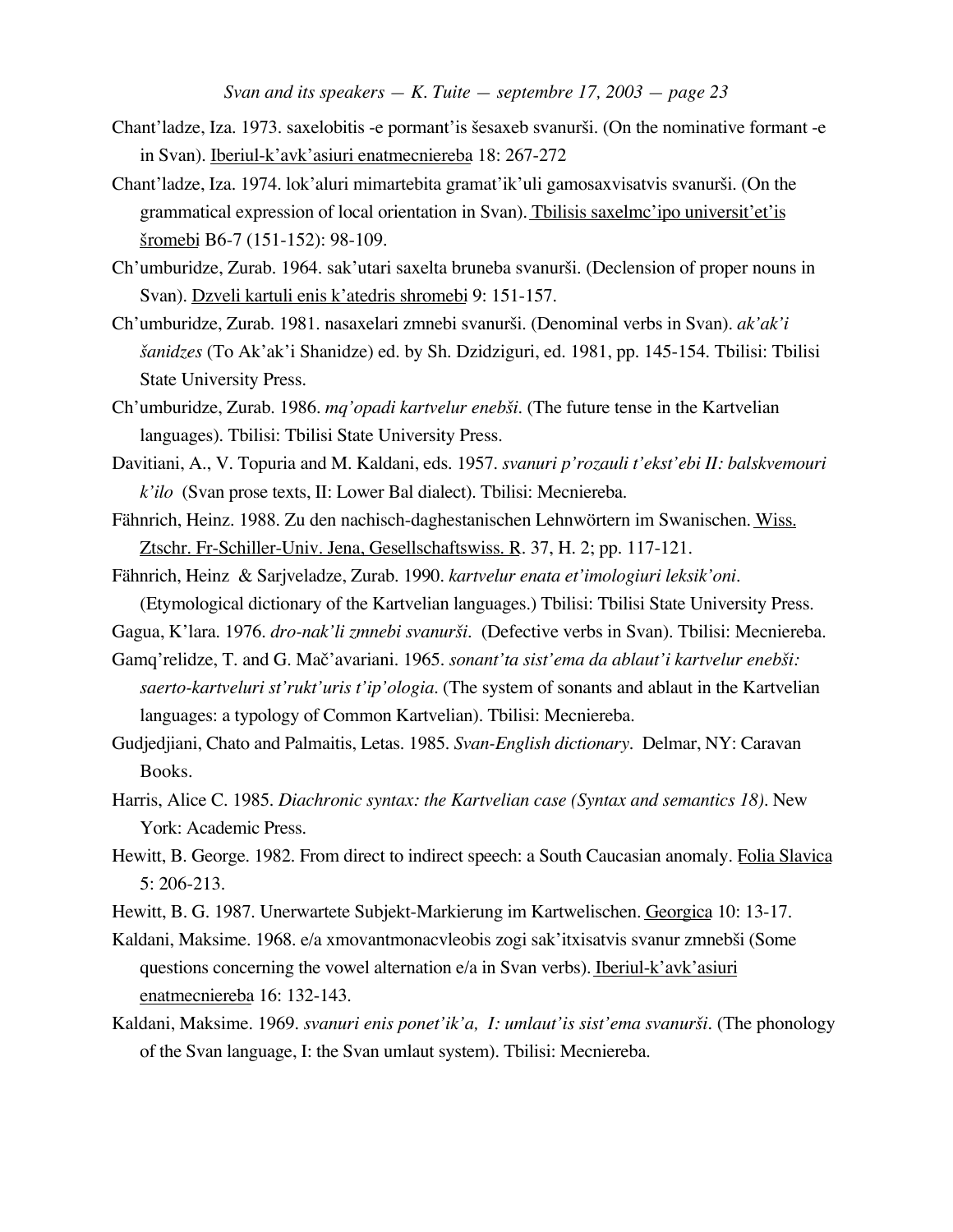- Kaldani, M. 1974. saxelobiti brunvisa da mravlobiti ricxvis mac'armoebel supiksta sak'itxisatvis svanurši. (On Svan suffixal morphemes of nominative case and plural number). Kartvelur enata st'rukt'uris sak'itxebi 4: 148-161. Tbilisi: Mecniereba.
- Kaldani, M. 1978. aorist'is c'armoeba svanurši. (Formation of the aorist in Svan). Iberiul-k'avk'asiuri enatmecniereba 20: 150-161.
- Kaldani, M. 1979. mesame subiekt'uri p'iris ni£nis sak'itxisatvis svanur£i. *saenatmecniero k'rebuli* (Studies in linguistics), ed. by Sh. Dzidziguri, pp. 208-223. Tbilisi: Mecniereba.
- Klimov, G. A. 1964. *Etimologi™eskij slovar' kartvel'skix jazykov*. Moscow: Nauka.
- Klimov, G. A. 1969. *Die kaukasische Sprachen*, W. Boeder, tr. Hamburg: H. Buske Verlag.
- Mach'avariani, Givi. 1960. brunebis erti t'ip'is genezisisatvis svanurši. Tbilisis saxelmc'ipo universit'et'is <u>šromebi</u> 93: 93-104.
- Mach'avariani, Givi. 1974. asp'ekt'is k'at'egoria kartvelur enebši. (The category of aspect in the Kartvelian languages). Kartvelur enata strukturis sakitxebi 4: 118-141.
- Mach'avariani, Givi. 1980. namq'o usruli svanurši da misi adgili kartvelur enata uyvlilebis sist'emaši. (The past imperfect in Svan and its place in the conjugational system of the Kartvelian languages). Iberiul-k'avk'asiuri enatmecniereba 22: 207-218.
- Mach'avariani, Givi. 1985. brunebis zogierti sak'itxi svanurši. Iberiul-k'avk'asiuri enatmecniereba 23: 231-241.
- Mach'avariani, Givi. 1986. zmnis atemat'ur puzeta mnišvnelobisatvis kartvelur enebši. (On the sense of athematic verb roots in the Kartvelian languages). Iberiul-k'avk'asiuri enatmecniereba 25: 39-51.
- Manning, H. Paul. 1994. 'Split locativity' in Old Georgian and Svan. *NSL 7: Linguistic studies in the non-Slavic languages of the Commonwealth of Independent States and the Baltic Republics,* H. Aronson, ed. [Chicago: Chicago Linguistic Society], pp 211-239.
- Nik'olaishvili, Meri. 1984. *xmovanta redukciis st'rukt'uruli analizi (svanuri enis balszemouri dalekt'is masalze).* (The structural analysis of vowel reduction, with data from the Upper Bal dialect of the Svan language). Tbilisi: Tbilisi State University Press.
- Oniani, Aleksandre. 1978. *kartvelur enata ist'oriuli morpologiis sak'itxebi* (Issues in Kartvelian historical morphology). Tbilisi: Mecniereba.
- Oniani, Aleksandre. 1989. *kartvelur enata £edarebiti gramat'ik'is sak'itxebi: saxelta morpologia.* (Issues in the comparitive grammar of the Kartvelian languages: Nominal morphology). Tbilisi: Ganatleba.
- Oniani, A., M. Kaldani and Al. Oniani, eds. 1979. *svanuri p'rozauli t'ekst'ebi 4: la£xuri k'ilo* (Svan prose texts 4: Lashx dialect). Tbilisi: Mecniereba.
- Oniani [Wonya:n], Arsena. 1917. *lu£nu ambwar lela:£xu £umi nin£w* (Svanskie teksty na la:£xskom narečii). Materialy po jafetičeskomy jazykoznaniju 9. St. Petersburg: Akademija